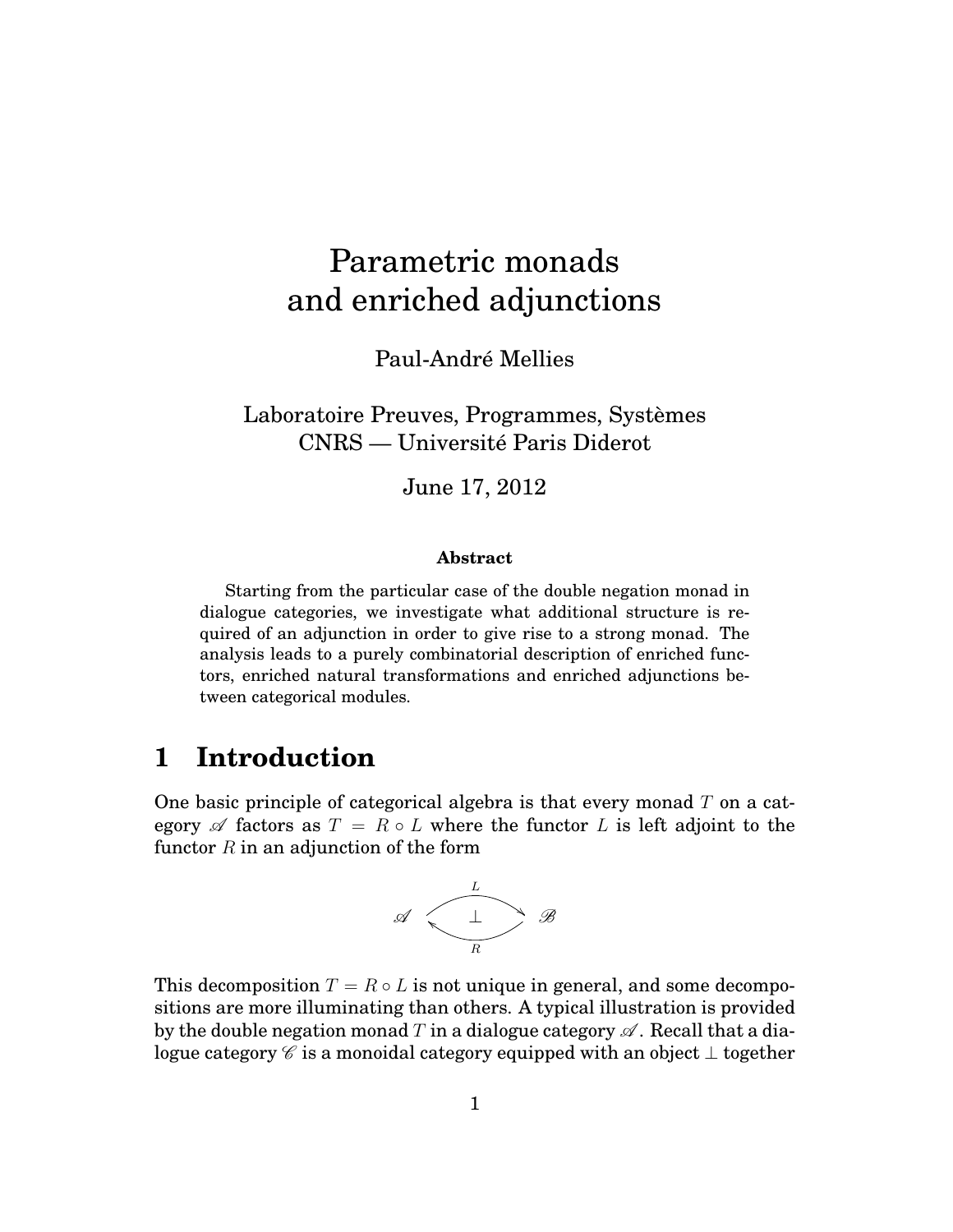with two functors

$$
\begin{array}{ccccccccc}\n\mathscr{C}^{op} & \longrightarrow & \mathscr{C} & & \mathscr{C}^{op} & \longrightarrow & \mathscr{C} \\
A & \mapsto & A \multimap \bot & & A & \mapsto & \bot \circarrow A\n\end{array}
$$

and two families of bijections

$$
\mathscr{C}(B, A \multimap \bot) \cong \mathscr{C}(A \otimes B, \bot) \cong \mathscr{C}(A, \bot \multimap B)
$$

natural in *A* and *B*. As such, dialogue categories offer a suitable framework in order to interpret languages with linear continuations. Every dialogue category is equipped with the double negation monad defined as

$$
T : A \mapsto \perp \circ (A \multimap \perp).
$$

It is not difficult to see that the monad *T* decomposes as the adjunction



where *L* and *R* are defined as the two negation functors

 $L$  :  $A \mapsto A \to \perp$ ,  $R$  :  $A \mapsto \perp \circ A$ .

Now, the double negation functor *T* happens to be strong on the right. This means that there exists a family of morphisms

$$
\sigma_{A,m} : T(A) \otimes m \longrightarrow T(A \otimes m)
$$

natural in the objects A and m of the category  $\mathscr{C}$ , and making the expected series of coherence diagrams commute. Such a natural transformation is called a *right strength*. At this point, an important question is thus to understand what specific structure of the two functors *L* and *R* and of the adjunction  $L \dashv R$  between them induces the existence of such a right strength *σ*.

**First decomposition.** One useful observation in our work on dialogue categories [5] is that the existence of the strength  $\sigma$  follows from the existence of a family of adjunctions

$$
L(-\otimes m) \quad \dashv \quad R(m\otimes -)
$$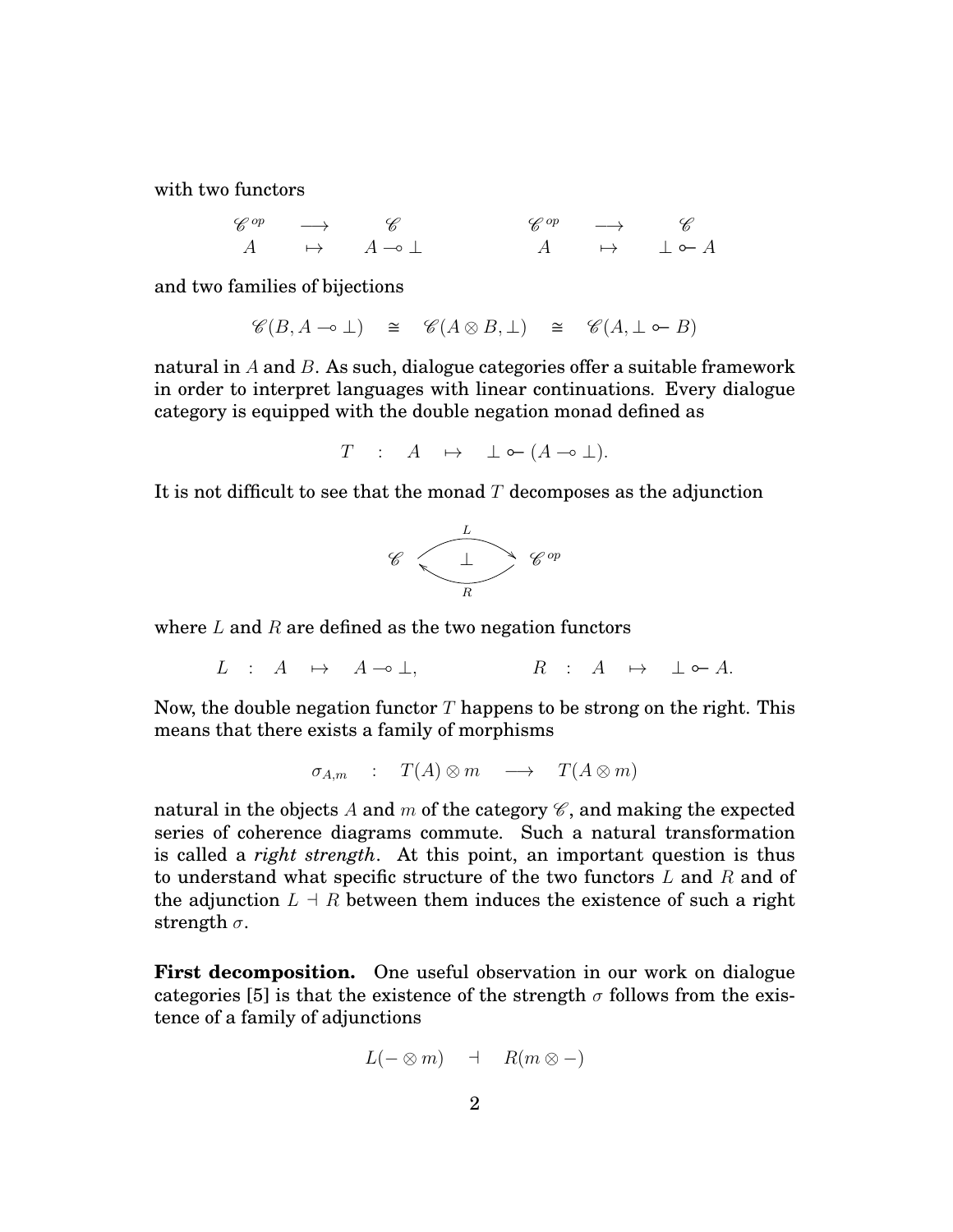parametrized by the objects *m* of the category  $\mathscr C$ . The point is that each of these adjunction amounts to the existence of a pair of families

$$
ax_m : L(A) \longrightarrow m \otimes L(A \otimes m)
$$
  

$$
cut_m : R(m \otimes A) \otimes m \longrightarrow R(m)
$$

natural in the object *A* and making the expected coherence diagrams



commute. By a parametric family of such adjunctions, we mean in addition that the two families  $ax_m$  and  $cut_m$  are dinatural in  $m$ , and that they are monoidal in the sense that the diagrams below

*DIAGRAM*

commute. Here, the two natural transformations  $\eta$  and  $\varepsilon$  denote the unit and counit of the adjunction  $L \dashv R$ . Now, it appears that the strength of the double negation monad *T* factors as:

$$
\sigma_{A,m} \qquad : \qquad RL(A) \otimes m \quad \stackrel{ax_m}{\longrightarrow} \quad R(m \otimes L(A \otimes m)) \otimes m \quad \stackrel{cut_m}{\longrightarrow} \quad RL(A \otimes m)
$$

This decomposition may be alternatively formulated by thinking of the tensor product of  $\mathscr C$  as an action (on the right) noted

∗ : C × C −→ C

of the monoidal category  $\mathscr C$  on itself, and of the tensor product of  $\mathscr C^{op}$  as an action (on the right again) noted

$$
\ast\!\!\!\!\!*\;\;:\;\;\mathscr{C}^{op}\times\mathscr{C}^{op}\;\;\longrightarrow\;\;\mathscr{C}^{op}
$$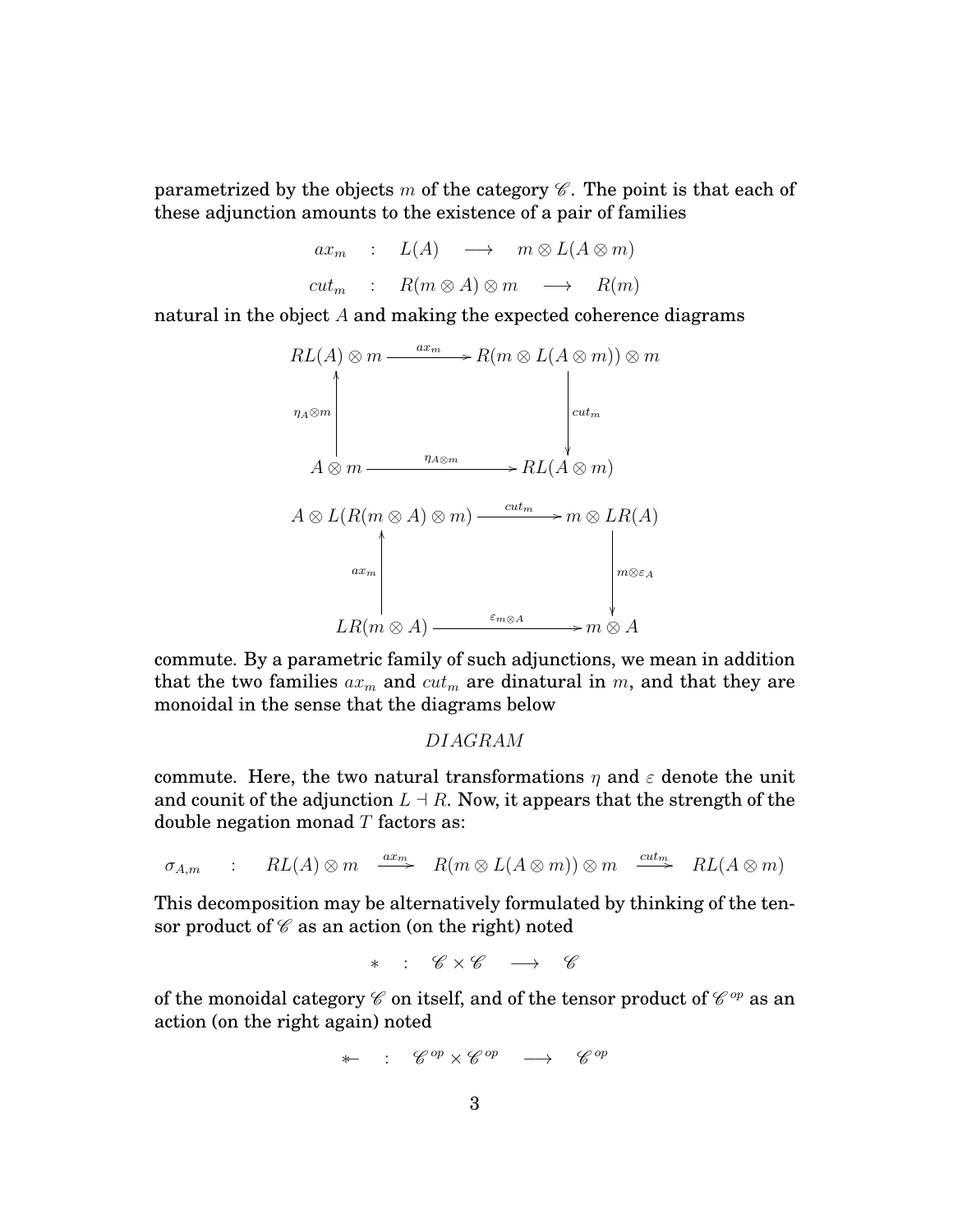of the monoidal category  $\mathscr{C}^{op}$  on itself. See the definition of action in the next section. The two natural transformations "axiom" and "cut" are then reformulated accordingly as

$$
ax_m : L(A) \longrightarrow L(A*m)*m
$$
  

$$
cut_m : R(A*m)*m \longrightarrow R(A)
$$

together with the decomposition  $\sigma$  of the strength of the double negation monad  $T = R \circ L$ :

$$
\sigma_{A,m} \qquad : \qquad RL(A) * m \quad \xrightarrow{ax_m} \quad R(L(A*m)*m) * m \quad \xrightarrow{cut_B} \quad RL(A*m)
$$

**Second decomposition.** This decomposition of the strength  $\sigma$  departs quite radically (at least apparently) from another decomposition of the same strength, based this time on the decomposition of the double negation monad  $T = U \circ F$  as the canonical adjunction



where  $\mathcal{C}_T$  is the Kleisli category induced by the monad *T*. Observe that, in that case, the strength  $\sigma$  induces an action on the right

$$
\otimes \quad : \quad \mathscr{C}_T \times \mathscr{C} \quad \longrightarrow \quad \mathscr{C}_T
$$

of the monoidal category  $\mathscr C$  on the Kleisli category  $\mathscr C_T$ . The situation also includes two families of functorial strengths

$$
\begin{array}{rcl}\n\sigma_F & : & F(A) \otimes m \quad \longrightarrow & F(A \otimes m) \\
\sigma_U & : & U(A) \otimes m \quad \longrightarrow & U(A \otimes m)\n\end{array}
$$

where the strength  $\sigma_U$  is moreover invertible. This leads to an alternative decomposition of the strength  $\sigma$  of the double negation monad  $T = U \circ F$ :

 $\sigma_{A,m}$  :  $UF(A) \otimes m \xrightarrow{\sigma_U} U(F(A) \otimes m) \xrightarrow{\sigma_F} UF(A \otimes m)$ 

Using the notation of actions rather than of tensor products, one may rewrite the functorial strength as

$$
\sigma_F \quad : \quad F(A) * m \quad \longrightarrow \quad F(A * m)
$$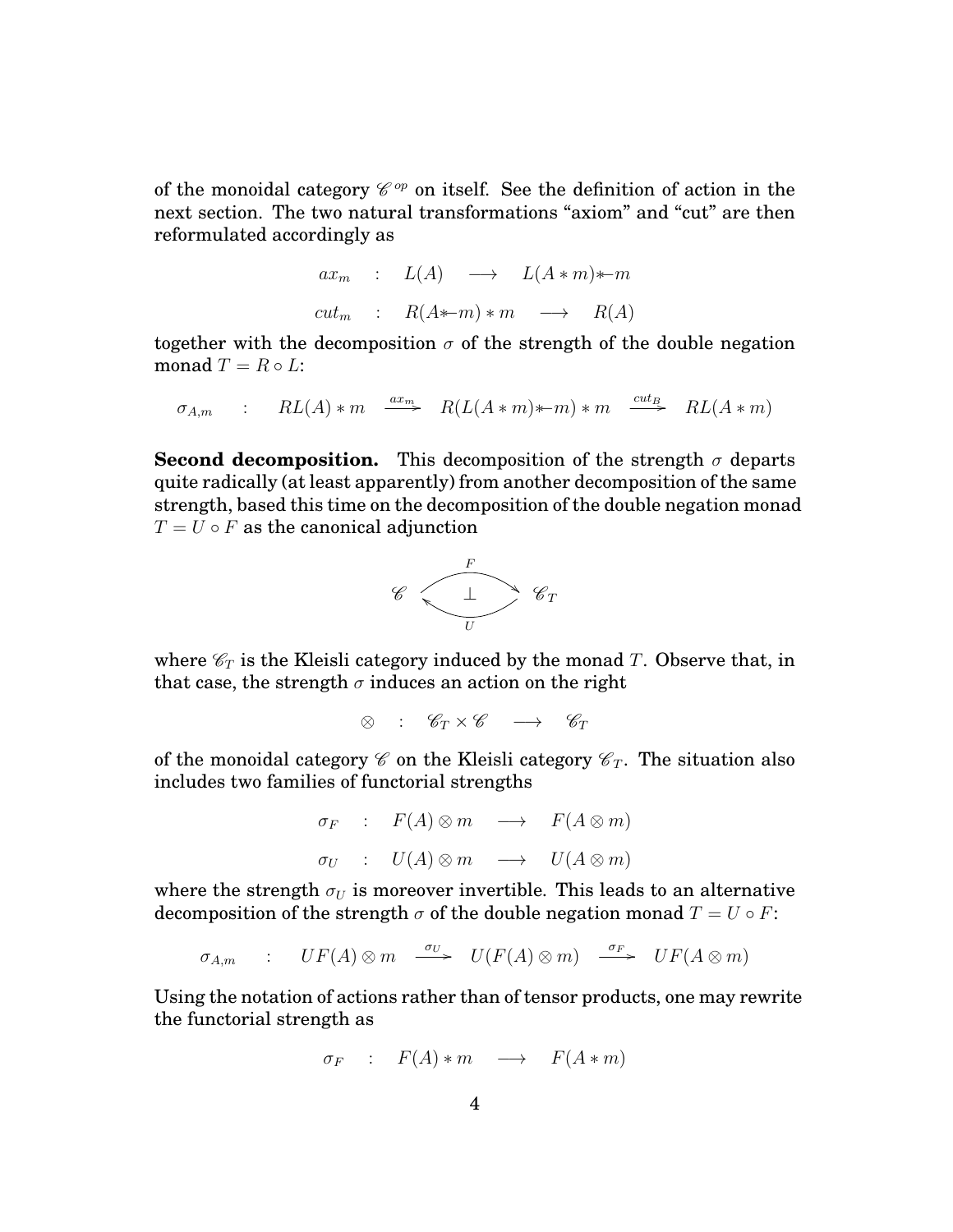$$
\sigma_U : U(A) * m \longrightarrow U(A * m)
$$

together with the decomposition as:

$$
\sigma_{A,m} \qquad : \qquad UF(A) * m \quad \xrightarrow{\sigma_U} \qquad U(F(A) * m) \quad \xrightarrow{\sigma_F} \qquad UF(A * m) \; .
$$

where ∗ denotes the two actions on the right

$$
* \ : \ \mathscr{C} \times \mathscr{C} \ \ \longrightarrow \ \ \mathscr{C} \qquad \qquad * \ \ : \ \ \mathscr{C}_T \times \mathscr{C} \ \ \longrightarrow \ \ \mathscr{C}_T
$$

of the monoidal category  $\mathscr C$  on the category  $\mathscr C$  and on its Kleisli category  $\mathscr C_T$ respectively.

The two decompositions of the strength  $\sigma$  are apparently very different. In particular, the first decomposition seems to be of an entirely new and unknown nature, since it requires a combination of actions of the monoidal category  $\mathscr C$  as well as of its opposite category  $\mathscr C^{op}$ . The second decomposition is more familiar, since it only requires a pair of actions of the monoidal category  $\mathscr C$  on the category  $\mathscr C$  and on its Kleisli category  $\mathscr C_T$ . For a very long time, we believed that the two constructions were intrinsically different. We were simply wrong... Indeed, the purpose of this note is precisely to unify the two decompositions of *T* by recasting the two adjunctions  $L \dashv R$ and  $F \dashv U$  in the same enriched framework. In particular, we show that the first decomposition of the double negation monad is based on an enriched adjunction – an observation which one may find interesting for its own sake. Also, we will see that our purpose is not to translate everything in the language of enriched category theory. Quite on the contrary: our main purpose is to clarify what combinatorial structures underlie the notions of "enrichment" in a number of examples of interest where the enriched categories are coming from an action of a monoidal category  $\mathcal{M}$ .

**Plan of the paper.** Given monoidal category  $M$ , we start by introducing in §2 the notion of positive  $M$ -category. We explain in §3 how every such positive M-category may be seen as an enriched category over the presheaf category  $\left[\mathcal{M}^{op}, Set\right]$ . We then introduce in §4 the dual notion of negative  $\mathcal{M}$ category which may be also seen as an enriched category over the presheaf category  $[\mathcal{M}^{op}, Set]$ , but in a different way. In each positive and negative case, we characterize the enriched functors and natural transformations between these  $M$ -categories. We complete the picture by characterizing in §5 the enriched functors and natural transformations between a positive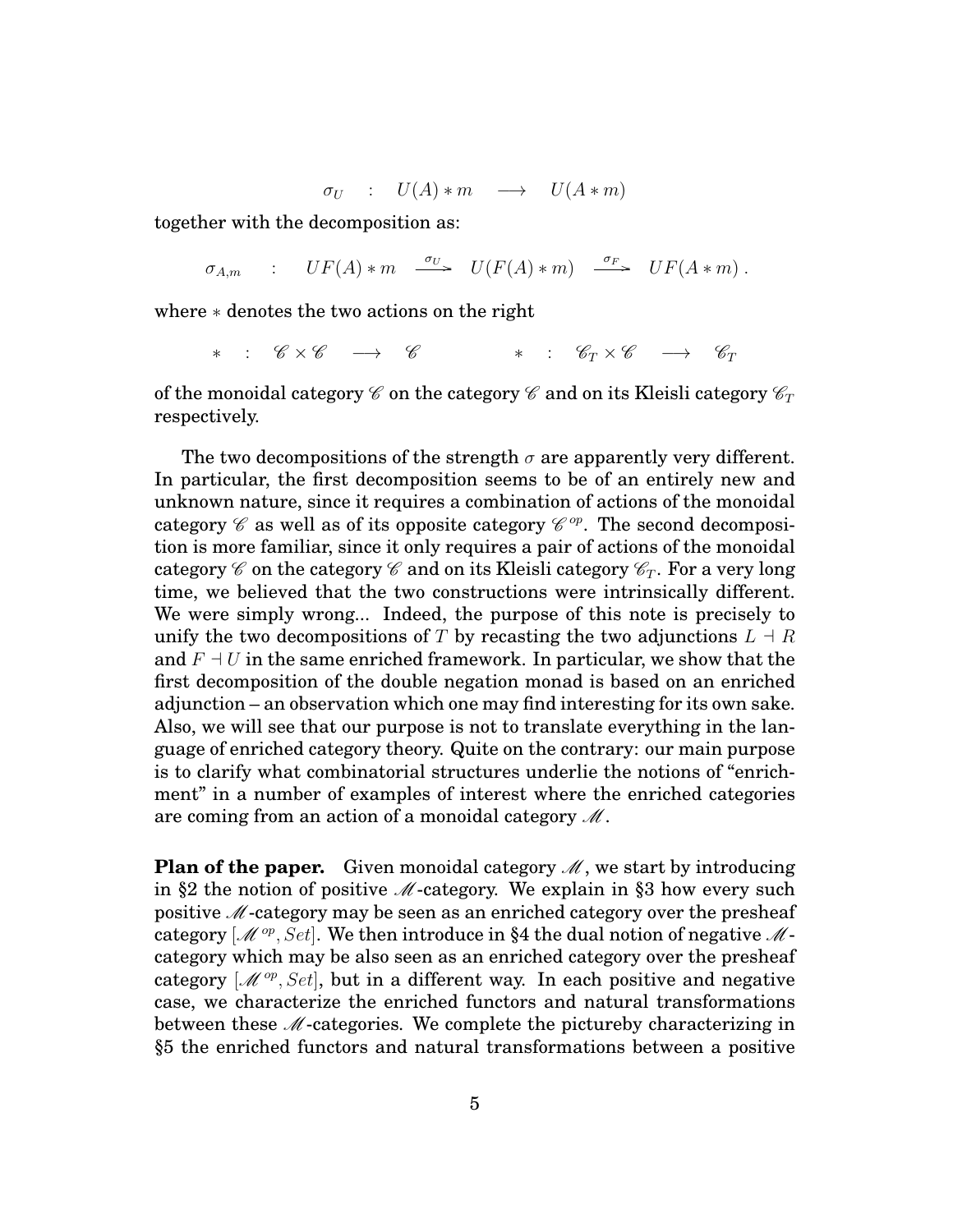and a negative  $\mathcal{M}$ -category. This leads to the definition in §6 of the 2category  $M$  – Mod which embeds fully and faithfully in the 2-category of enriched categories, enriched functors and enriched natural transformations. We illustrate these ideas with a series of examples provided in §7 and conclude the paper in §8.

### **2 Positive** M**-categories**

The starting point of our analysis is provided by the notion of  $M$ -category, defined as a categorical module  $\mathscr A$  over a monoidal category  $\mathscr M$ . More specifically, given a monoidal category  $\mathcal{M}$ , we construct a 2-category  $\mathcal{M}^+$  – Mod with

- positive  $\mathcal{M}$ -categories as 0-cells,
- $M$ -functors as 1-cells,
- natural  $\mathcal{M}$ -transformations as 2-cells.

We will see in the next section that these data are tightly connected to the notions of enriched functors and enriched natural transformations.

**Definition 1 (positive action)** *A positive action of a monoidal category*  $(\mathcal{M}, \otimes, I)$  on a category  $\mathcal A$  *is defined as a functor* 

∗ : M × A −→ A

*which transports every pair of objects*  $(m, A)$  *to an object*  $m * A$  *of the category*  $\mathscr A$ , together with a pair of natural transformations:

 $\delta_{m,n,A}: (m \otimes n) * A \longrightarrow n * (m * A)$   $\delta_A: I * A \longrightarrow A$ 

*satisfying the three expected coherence laws:*

$$
(m \otimes n \otimes p) * A \xrightarrow{\delta} m * ((n \otimes p) * A)
$$
\n
$$
\downarrow \qquad \qquad \downarrow
$$
\n
$$
(m \otimes n) * (p * A) \xrightarrow{\delta} (m * (n * (p * A)))
$$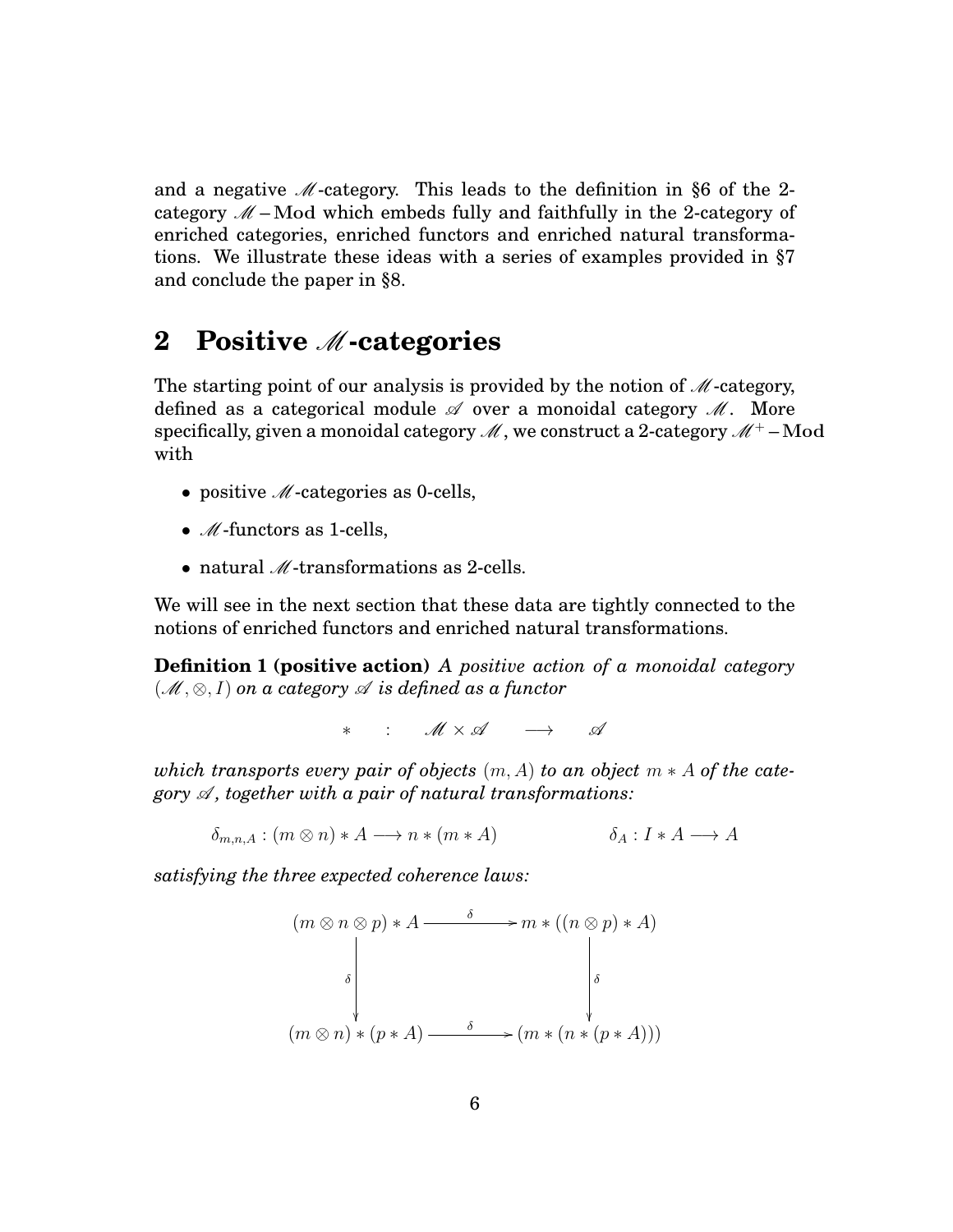

*An action is called* pseudo *when the natural transformations are isomorphisms, and* strict *when the monoidal category* M *is strict and the natural transformations are equalities.*

Note that the notion of positive action generalizes the notion of comonad: indeed, a comonad in a category  $\mathscr A$  is the same thing as positive action of the trivial monoidal category  $\mathcal{M} = 1$  on the category  $\mathcal{A}$ .

**Definition 2 (positive categories)** *A positive M*, or  $M^+$ -category, is a *category*  $\mathscr A$  *equipped with a positive action of the monoidal category*  $\mathscr M$ .

**Definition 3 (positive functors)** An  $M^+$ -functor

 $(F, \sigma)$  :  $(\mathscr{A}, *)$   $\longrightarrow$   $(\mathscr{B}, *)$ 

*between two* M<sup>+</sup>*-categories is defined as a functor*

 $F$  :  $\mathscr{A}$   $\longrightarrow$   $\mathscr{B}$ 

*between the underlying categories, together with a natural transformation*

 $\sigma_{m,A}$  :  $m * F(A) \longrightarrow F(m*A)$ 

*making the two coherence diagrams*

$$
F((m \otimes n) * A)
$$
\n
$$
(m \otimes n) * F A
$$
\n
$$
\begin{array}{ccc}\n\sigma_{m \otimes n} & & \nearrow & \delta \\
\downarrow & & & F(m * (n * A)) \\
\downarrow & & & \downarrow \\
\downarrow & & & & \downarrow \\
m * (n * F A) & & & & & \downarrow \\
\end{array}
$$
\n
$$
(1)
$$
\n
$$
m * (n * F A)
$$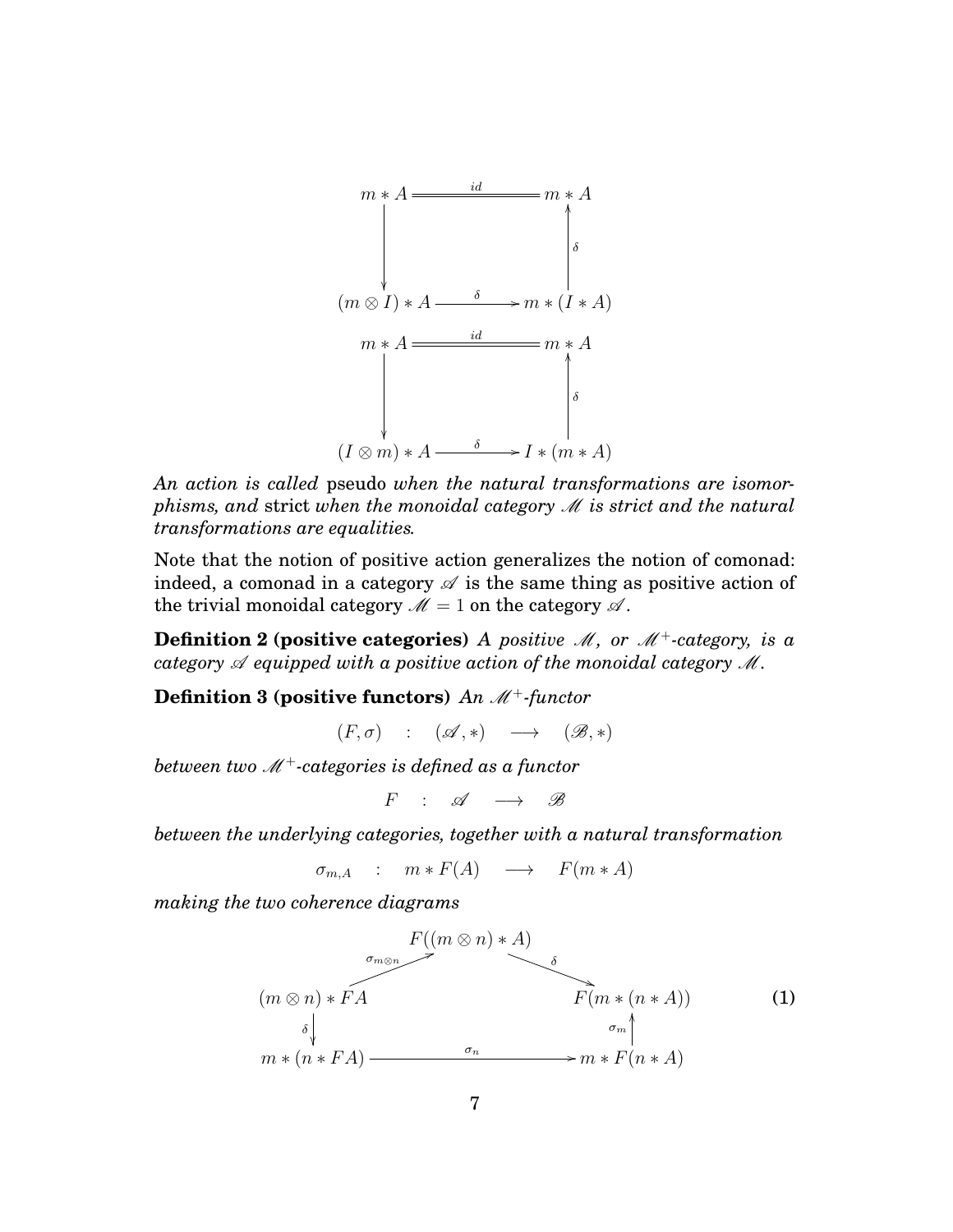

*commute.*

#### **Definition 4 (natural transformation)** *A natural*  $M^+$ -transformation

$$
\theta : (F, \sigma) \Rightarrow (G, \tau) : (\mathscr{A}, *) \longrightarrow (\mathscr{B}, *)
$$

*is a natural transformation between the underlying functors*

 $\theta$  :  $F \Rightarrow G$  :  $\mathscr{A} \longrightarrow \mathscr{B}$ 

*such that the coherence diagram*



*commutes for all objects A and m.*

Recall from the work of Anders Kock [3] that

**Definition 5** A strong monad on a  $M^+$ -category  $(A, *)$  is a pair consisting *of a monad*  $T$  *in the category*  $\mathscr A$  *together with a natural transformation* 

 $\sigma$  :  $m * T(A) \longrightarrow T(m * A)$ 

*making the familiar diagrams commute.*

The following statement is essentially straightforward.

**Proposition 1** *A strong monad on a*  $M^+$ -category  $(A, *)$  *is the same thing as a monad*

 $(T, \mu, \eta)$  :  $(\mathscr{A}, *)$   $\longrightarrow$   $(\mathscr{A}, *)$ 

*in the 2-category*  $M^+$  – Mod.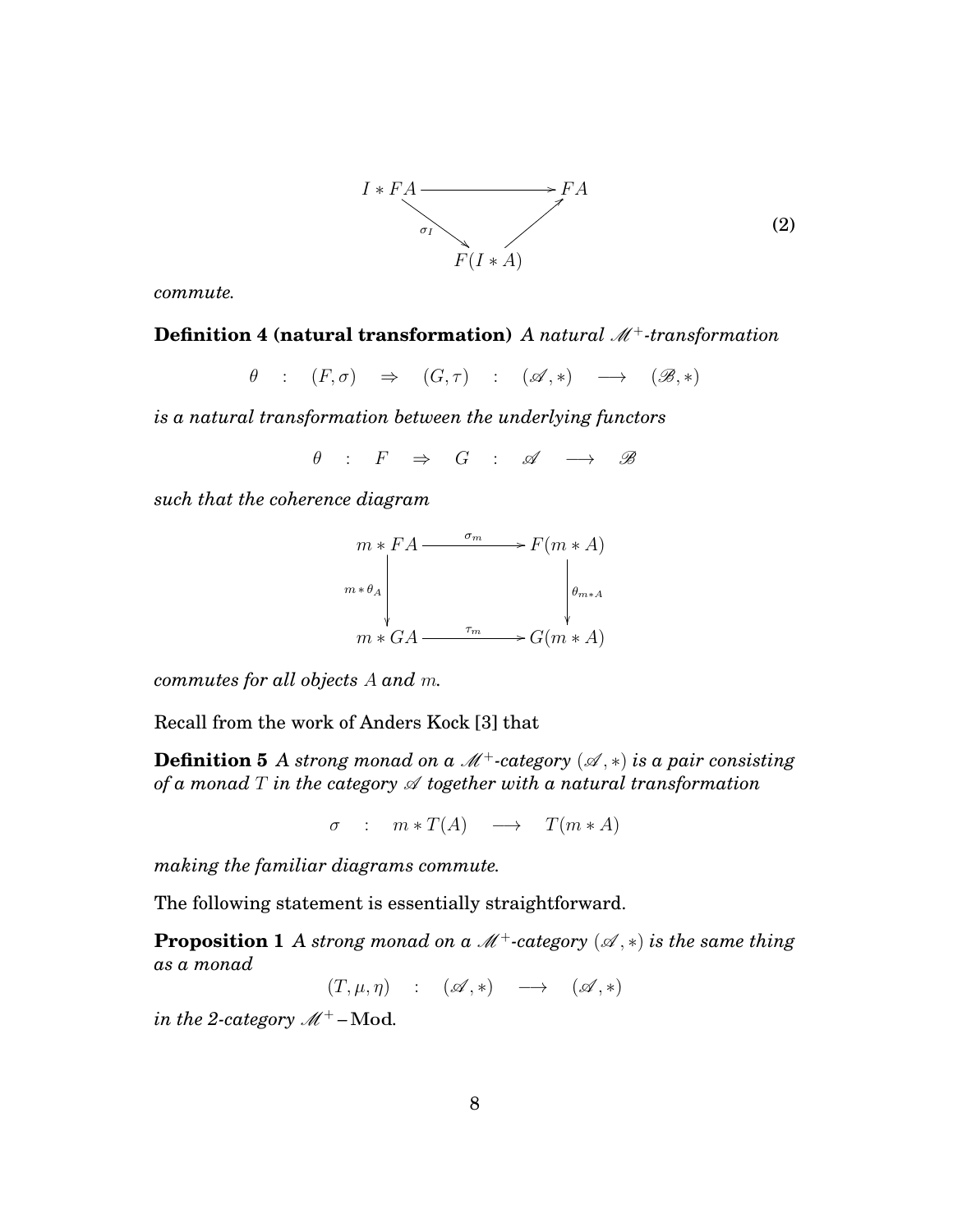#### **3 Enrichment**

We suppose from now on that the monoidal category  $\mathcal M$  is small. At this point, we are ready to establish that

**Proposition 2** *Every*  $M^+$ -category  $\mathscr A$  *may be seen as an enriched category ι* <sup>+</sup>A *over the presheaf category* [M *op, Set*] *equipped with the Day tensor product on* M*. The hom-space*

$$
\mathscr{A}[A,B]
$$

*from an object A to an object B in the enriched category*  $\mathscr A$  *is defined as the following presheaf:*

> $\mathscr{A}[A,B]$  :  $\mathscr{M}^{op} \longrightarrow$  *Set*  $m \qquad \mapsto \qquad \mathscr{A}(m * A, B)$

*where*  $\mathscr{A}(A, B)$  *denotes the hom-set from* A *to* B *in the category*  $\mathscr{A}$ *.* 

Recall that the Day tensor product of two presheaves is defined using the coend formula:

$$
\varphi \otimes_{Day} \psi \quad : \quad m \quad \mapsto \quad \int^{m_1, m_2 \in \mathscr{M}} \mathscr{M}(m, m_1 \otimes m_2) \times \varphi(m_1) \times \psi(m_2)
$$

This tensor product equips the presheaf category [M *op, Set*] with the structure of a monoidal category, whose tensorial unit is provided by the representable presheaf

$$
y_I \quad : \quad m \quad \mapsto \quad \mathscr{M}(m,I)
$$

associated to the unit of the original monoidal category  $\mathcal{M}$ . Note that this construction of the enriched category generalizes the familar construction of the Kleisli category associated to a comonad in the category  $\mathscr A$ . Indeed, in the case of a trivial category  $\mathscr{M}=1,$  the category  $\iota^+\mathscr{A}$  is enriched over [M<sup>op</sup>, Set] which coincides in that case with *Set*. This category  $ι^+$  α coincides with the Kleisli category associated to the comonad  $A \mapsto I * A$  where *I* denotes the unique object of the monoidal category  $\mathcal{M} = 1$ .

**Proposition 3** *The construction of Proposition 2 induces a 2-functor*

 $\iota^+$  :  $\mathcal{M}^+$  – **Mod**  $\longrightarrow$   $[\mathcal{M}^{op}, Set]$  – *Cat* 

*which is moreover full and faithful in the sense that*

 $\mathscr{M}^+$ **-Mod** $((\mathscr{A}, *), (\mathscr{B}, *) )$   $\cong$   $[\mathscr{M}^{op}, Set]$ - $Cat(\iota^+(\mathscr{A}, *), \iota^+(\mathscr{B}, *) )$ 

*where*  $\cong$  *means isomorphism of categories.*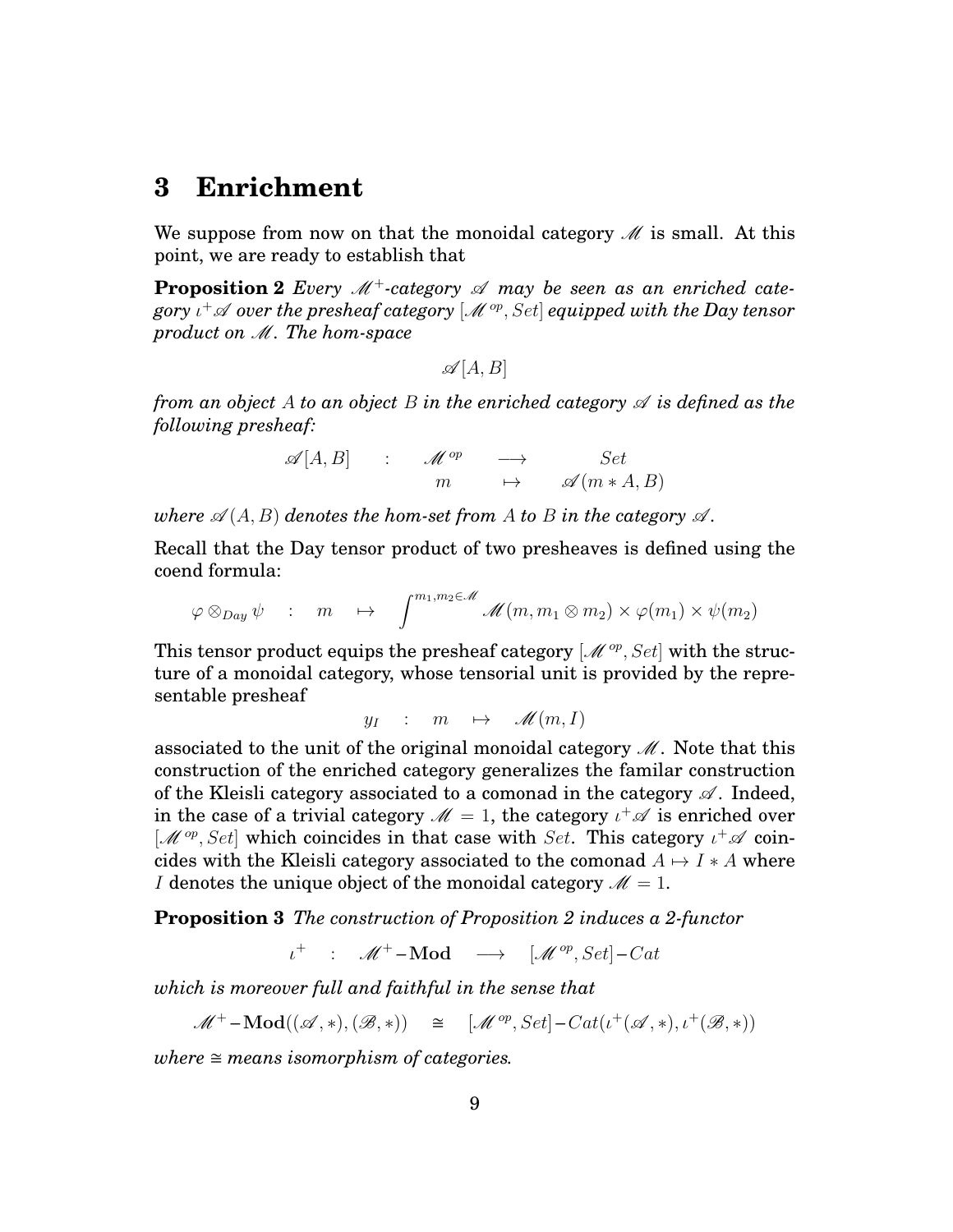In other words, an  $M^+$ -functor and a natural  $M^+$ -transformation between two positive M-categories ( $\mathscr{A}, *$ ) and ( $\mathscr{B}, *$ ) are the same things as an enriched functor and an enriched natural transformation between the associated enriched categories.

#### **4 Negative** M**-categories**

We introduce below the notion of negative M-category, or M<sup>-</sup>-category, which is dual to the notion of positive  $\mathcal{M}$ -category.

**Definition 6 (negative action)** *A negative action of a monoidal category* M = (M*,* ⊗*, I*) *on a category* A *is defined as a positive action of the opposite*  $\emph{monoidal category $\mathscr{M}^{op}$ on the opposite category $\mathscr{A}^{op}$.}$ 

Now, recall that the opposite monoidal category  $\mathscr{M}^{op(0,1)} = (\mathscr{M}^{op}, \otimes^{op}, I)$  is obtained from  $M$  by

- reversing the direction of the morphisms of dimension 1, this justifying the index 1,
- reversing the orientation of the tensor product of dimension 0, this justifying the index 0.

This leads to the definition of negative  $M$ -category.

**Definition 7 (negative categories)** *A negative* M*-category, or* M<sup>−</sup>*-category, is a category*  $\mathscr A$  *equipped with a negative action of the opposite monoidal*  $category \mathscr{M}^{op(0,1)}.$ 

The definition of negative  $M$ -category is fine, but a bit concise, and we thus expand it in the following statement.

**Proposition 4** *A negative M-category is the same thing as a category*  $\mathscr A$ *equipped with a functor*

−∗ : M *op* × A −→ A

*which transports every pair of objects* (*m, A*) *to an object m*−∗*A of the category*  $\mathscr A$ , together with a pair of natural transformations:

 $\mu_{m,n,A}: n \rightarrow (m \otimes n) \rightarrow A$   $\mu_A: A \rightarrow I \rightarrow A$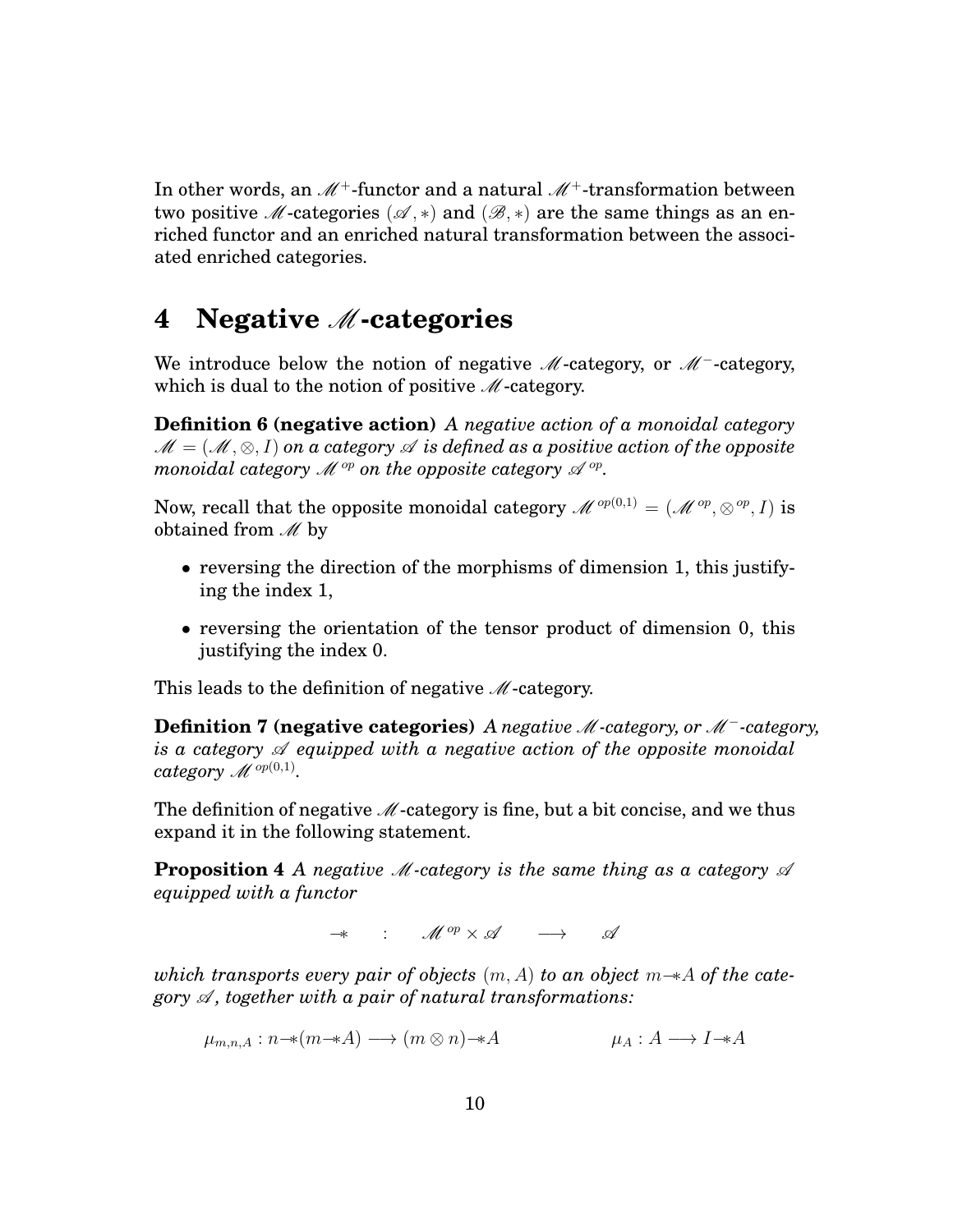*satisfying the three coherence laws:*

$$
p \rightarrow (n \rightarrow (m \rightarrow A)) \longrightarrow (\begin{array}{c} \mu \\ \mu \\ \mu \end{array}) \longrightarrow (n \otimes p) \rightarrow (m \rightarrow A)
$$
\n
$$
p \rightarrow ((m \otimes n) \rightarrow A) \longrightarrow (m \otimes n \otimes p) \rightarrow A
$$
\n
$$
m \rightarrow A \longrightarrow \begin{array}{c} \text{if } \mu \\ \mu \\ \mu \\ \mu \\ \mu \\ \mu \end{array}
$$
\n
$$
I \rightarrow (m \rightarrow A) \longrightarrow (m \otimes I) \rightarrow A
$$
\n
$$
m \rightarrow A \longrightarrow \begin{array}{c} \text{if } \mu \\ \mu \\ \mu \\ \mu \\ \mu \end{array}
$$
\n
$$
m \rightarrow (I \rightarrow A) \longrightarrow (I \otimes m) \rightarrow A
$$

**Definition 8 (negative functors)** *An M*<sup>−</sup>-functor

 $(F, \sigma) : (\mathscr{A}, \twoheadrightarrow) \longrightarrow (\mathscr{B}, \twoheadrightarrow)$ 

*between two negative* M*-categories is defined as a functor*

 $F$  :  $\mathscr{A} \longrightarrow \mathscr{B}$ 

*between the underlying categories, together with a natural transformation*

 $\sigma_{m,A}$  :  $F(m \rightarrow A) \rightarrow m \rightarrow F(A)$ 

*making the two coherence diagrams*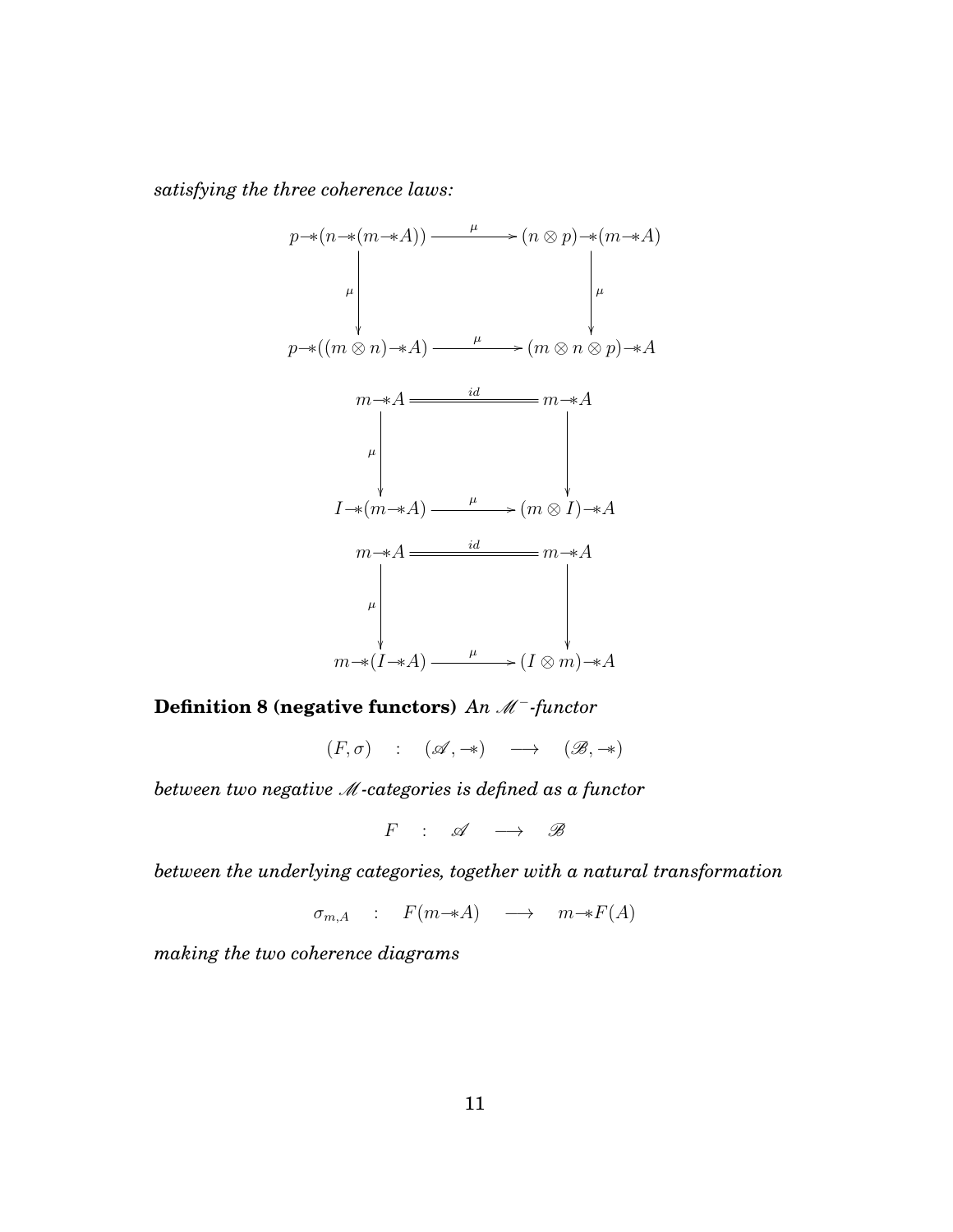

*commute.*

**Definition 9 (natural transformation)** *A natural M*-transformation

 $\theta$  :  $(F,\sigma) \Rightarrow (G,\tau)$  :  $(\mathscr{A},\twoheadrightarrow) \rightarrow (\mathscr{B},\twoheadrightarrow)$ 

*is a natural transformation between the underlying functors*

 $\theta$  :  $F \Rightarrow G$  :  $\mathscr{A} \longrightarrow \mathscr{B}$ 

*such that the coherence diagram*



*commutes for all objects A and m.*

One reason for introducing the notion of negative  $M$ -category is that it provides us with an alternative way to see a category  $\mathscr A$  as an enriched category over the presheaf category  $[\mathcal{M}^{op}, Set]$ . The idea is to let the objects *m* of the monoidal category  $\mathcal M$  act on the target object *B* rather than on the source object *A* of a morphism  $A \rightarrow B$  of the category  $\mathscr A$ . Indeed, we establish that: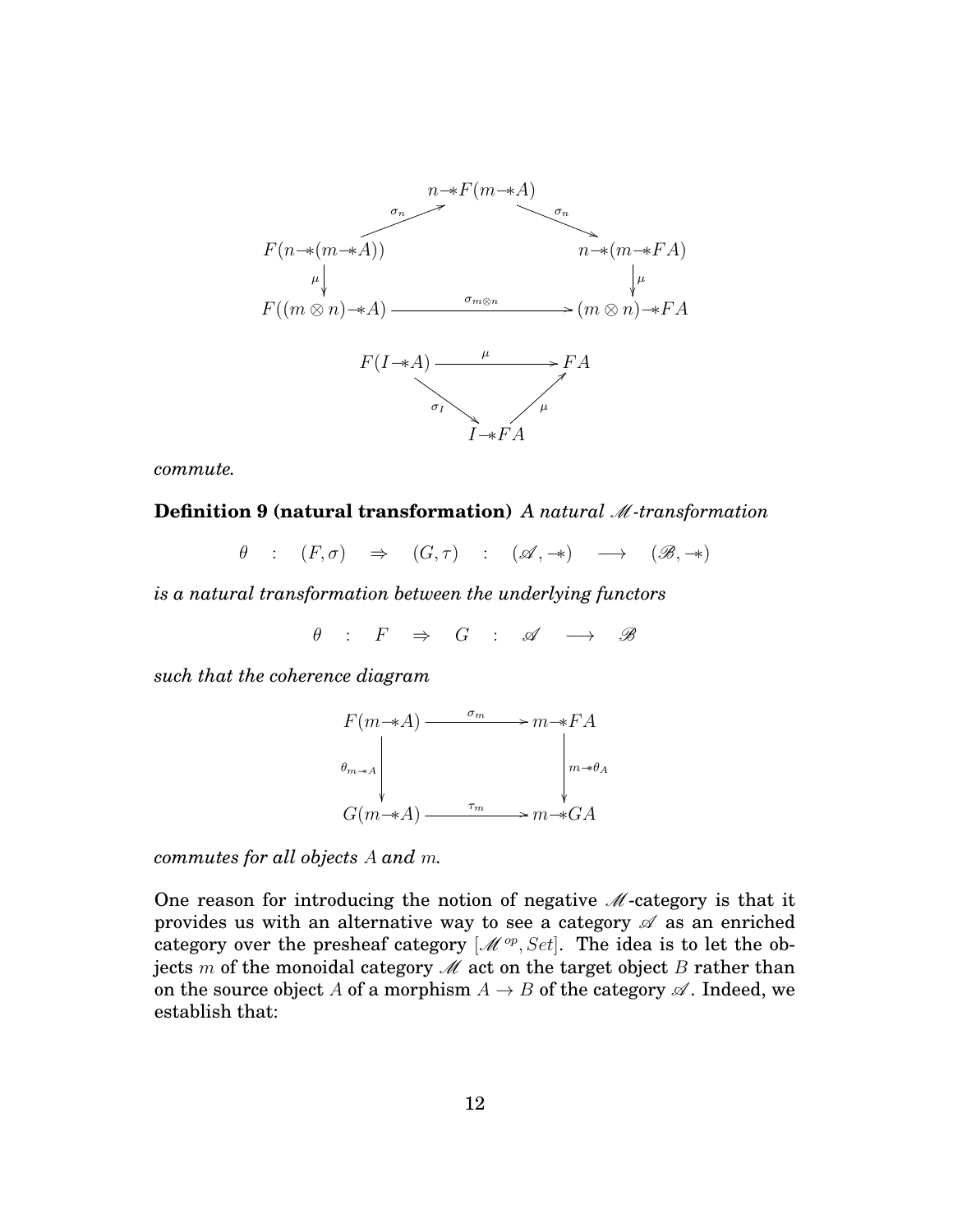**Proposition 5** *Every negative* M-category  $(A, \rightarrow)$  may be seen as an en*riched category over the presheaf category* [ $\mathcal{M}^{op}$ , *Set*] *equipped with the Day tensor product. The presheaf*  $[A, B]$  *over the category*  $M$  *is defined as follows:* 

 $\mathscr{A}[A, B]$  :  $m \mapsto \mathscr{A}(A, m \rightarrow B)$ 

*where m*−∗*B denotes the result of letting the object m in* M *op act on the object B of the category*  $\mathscr A$ *.* 

This very observation leads us to introduce the 2-category  $M^-$  – Mod with

- negative  $M$ -categories as 0-cells,
- M<sup>−</sup>-functors as 1-cells,
- natural *M*<sup>−</sup>-transformations as 2-cells.

**Proposition 6** *The construction of Proposition 5 induces a 2-functor*

*ι*<sup>-</sup> : *M*<sup>-</sup>**-Mod** → [*M*<sup>op</sup>, Set]-Cat

*which is moreover full and faithful in the strong sense that*

 $\mathscr{M}^-$ **-Mod** $((\mathscr{A}, *), (\mathscr{B}, *) ) \cong [\mathscr{M}^{op}, Set] - Cat(\iota^-(\mathscr{A}, *), \iota^-(\mathscr{B}, *) )$ 

*where*  $\cong$  *means isomorphism of categories.* 

In other words, an M<sup>−</sup>-functor and a natural M<sup>−</sup>-transformation between negative M-categories ( $\mathscr{A}, \rightarrow$ ) and ( $\mathscr{B}, \rightarrow$ ) are the same thing as an enriched functor and an enriched natural transformation between the associated enriched categories.

#### **5 Transverse functors**

At this point, we have constructed two full and faithful functors

 $\iota^+$ :  $\mathcal{M}^+$  – **Mod**  $\longrightarrow$   $[\mathcal{M}^{op}, Set]$  – *Cat*  $\iota^-$  :  $\mathcal{M}^-$  – **Mod**  $\longrightarrow$   $[\mathcal{M}^{op}, Set]$  – *Cat* 

each of them characterizing the enriched functors and natural transformations between positive M-categories and negative  $\mathcal{M}^{op(0,1)}$ -categories, seen as enriched categories. This leads to the question of characterizing the enriched functors and natural transformations from an object of  $\mathcal{M}^+$  – Mod to an object of M<sup>−</sup> –**Mod**, and conversely, from an object of M<sup>−</sup> –**Mod** to an object of  $\mathcal{M}^+$  – Mod. As we will see, the answer is illuminating, and clarifies the algebraic status of the adjunction  $L \doteq R$  between the two negations of a dialogue category mentioned in the introduction. So, let us consider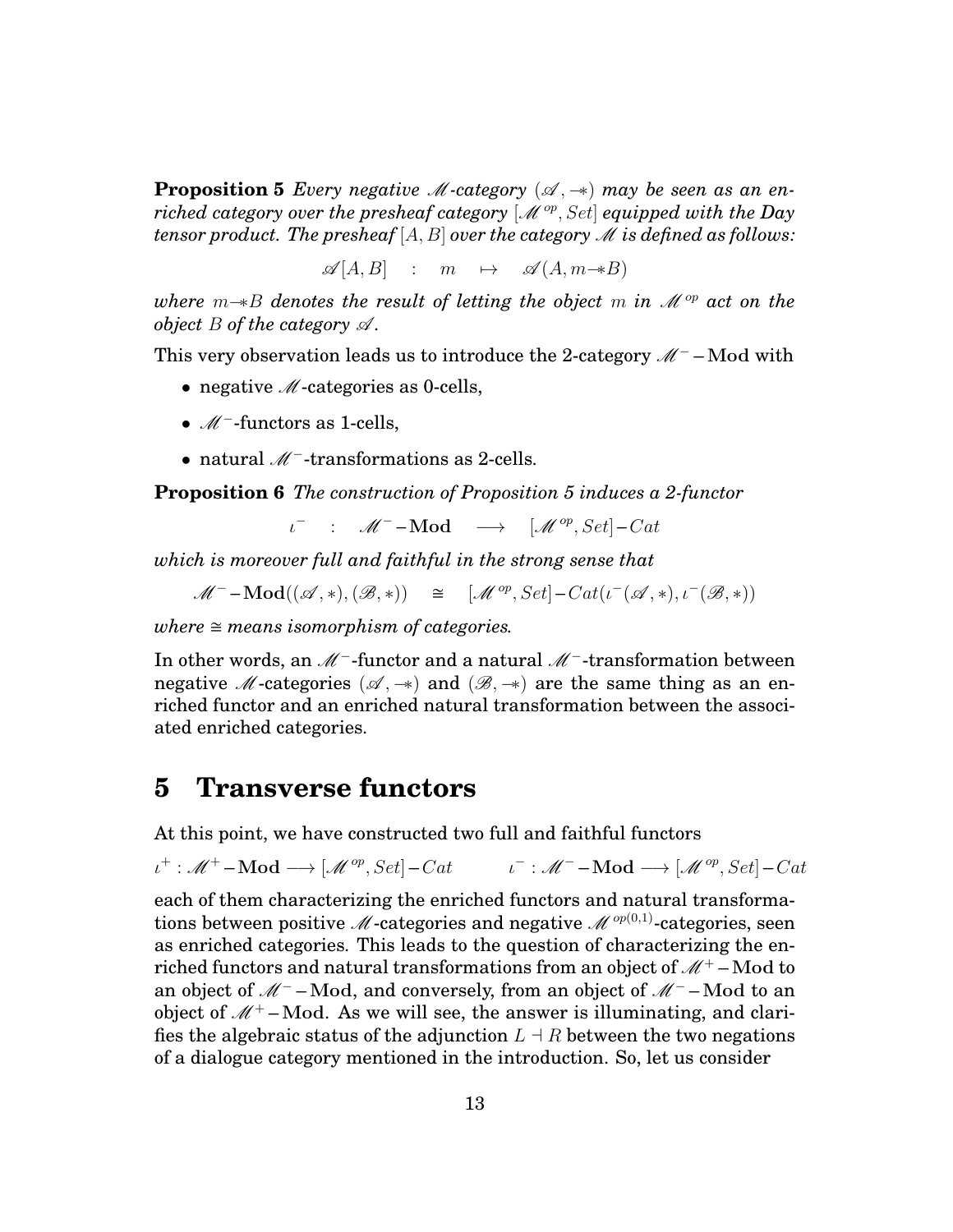- a positive  $M$ -module  $(\mathscr{A}, *)$ ,
- a negative M-module (B*,* −∗).

#### **Definition 10 (transverse functor)** *A transverse* M<sup>+</sup><sup>−</sup>*-functor*

 $(F, ax)$  :  $(\mathscr{A}, *)$   $\longrightarrow$   $(\mathscr{B}, \twoheadrightarrow)$ 

*is a functor between the underlying categories*

 $F$  :  $\mathscr{A} \longrightarrow \mathscr{B}$ 

*together with a family of morphisms*

 $ax_{m,A}$  : *FA*  $\longrightarrow$   $m \rightarrow F(m*A)$ 

*natural in A and dinatural in m, such that the coherence diagrams*

$$
F(A) \xrightarrow{ax_{m\otimes n}} (m \otimes n) \rightarrow F((m \otimes n) * A)
$$
  
\n
$$
n \rightarrow F(n * A)
$$
  
\n
$$
a x_{n} \downarrow
$$
  
\n
$$
n \rightarrow (m * F(m * (n * A))) \xrightarrow{\mu} (m \otimes n) \rightarrow F(m * (n * A))
$$

*By dinaturality in m, we mean that the diagram*



*commutes for every morphism*  $h : m \to n$  *in the category*  $M$ .

**Definition 11 (natural transformations)** *A natural* M<sup>+</sup><sup>−</sup>*-transformation*

$$
\theta : (F, ax) \Rightarrow (G, ax) : (A, *) \longrightarrow (B, **)
$$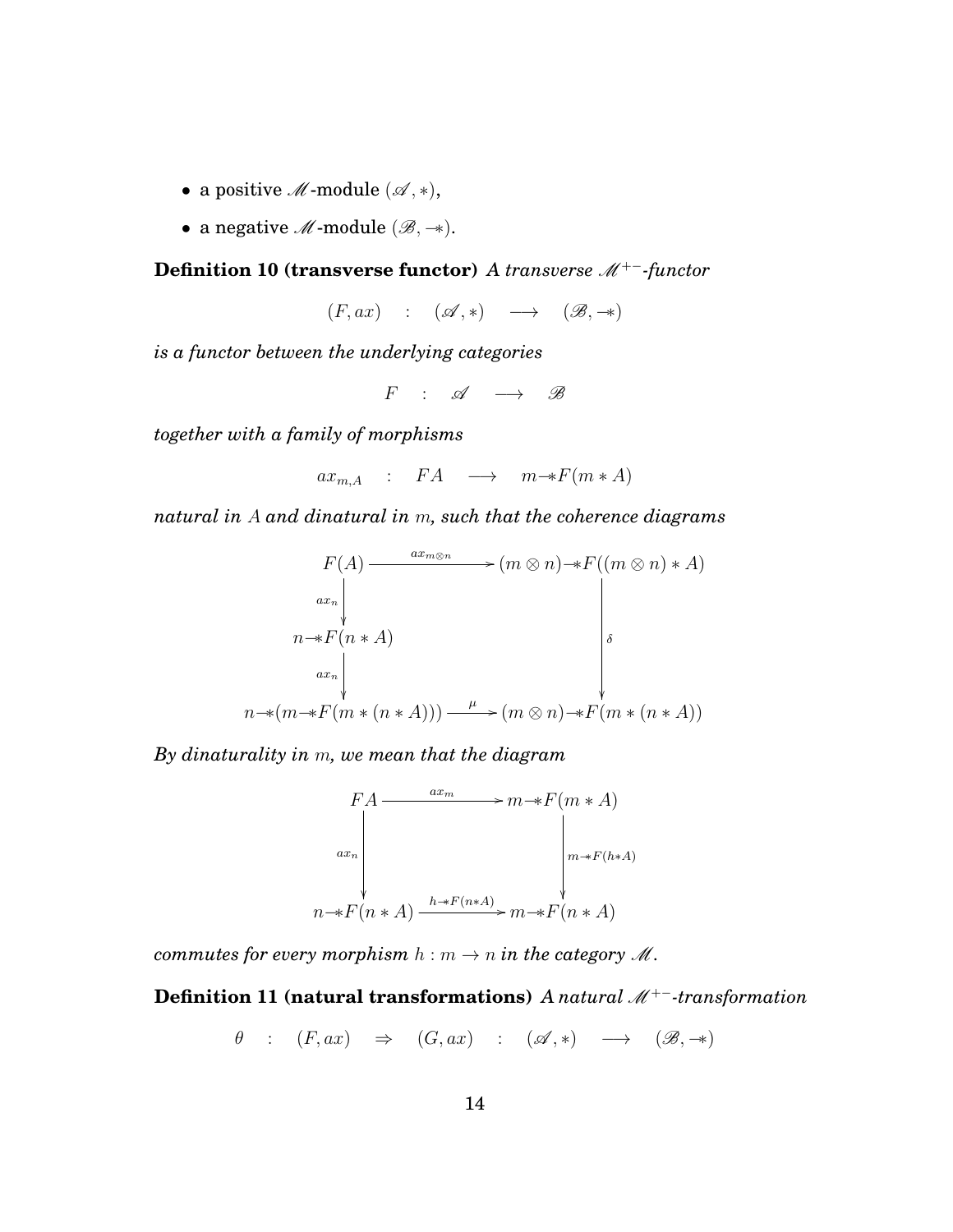*is a natural transformation between the underlying functors*

 $\theta$  :  $F \Rightarrow G$  :  $\mathscr{A} \longrightarrow \mathscr{B}$ 

*making the diagram*



*commute for all objects A and m.*

The definition of transverse functor and natural transformations are justified by the following proposition.

**Proposition 7** *A transverse* M<sup>+</sup><sup>−</sup>*-functor*

$$
(\mathscr{A}, *) \quad \longrightarrow \quad (\mathscr{B}, \twoheadrightarrow)
$$

*is the same thing as a functor*

 $\iota^+(\mathscr{A}, *) \longrightarrow \iota^-(\mathscr{B}, \twoheadrightarrow)$ 

*enriched over the presheaf category* [ $M^{\circ p}$ , *Set*]. Similarly, a natural M<sup>+−</sup>*transformation*

 $\theta$  :  $(F,\sigma) \Rightarrow (G,\tau)$  :  $({\mathscr A},*) \rightarrow ({\mathscr B},\to)$ 

*is the same thing as an enriched natural transformation between the underlying enriched functors.*

Similarly, the enriched functors and natural transformations from a negative  $M$ -category to a positive  $M$ -category are characterized by the following definitions. Suppose given

- a negative  $M$ -module  $(\mathscr{A}, \twoheadrightarrow)$ ,
- a positive  $M$ -module  $(\mathscr{B}, *)$ .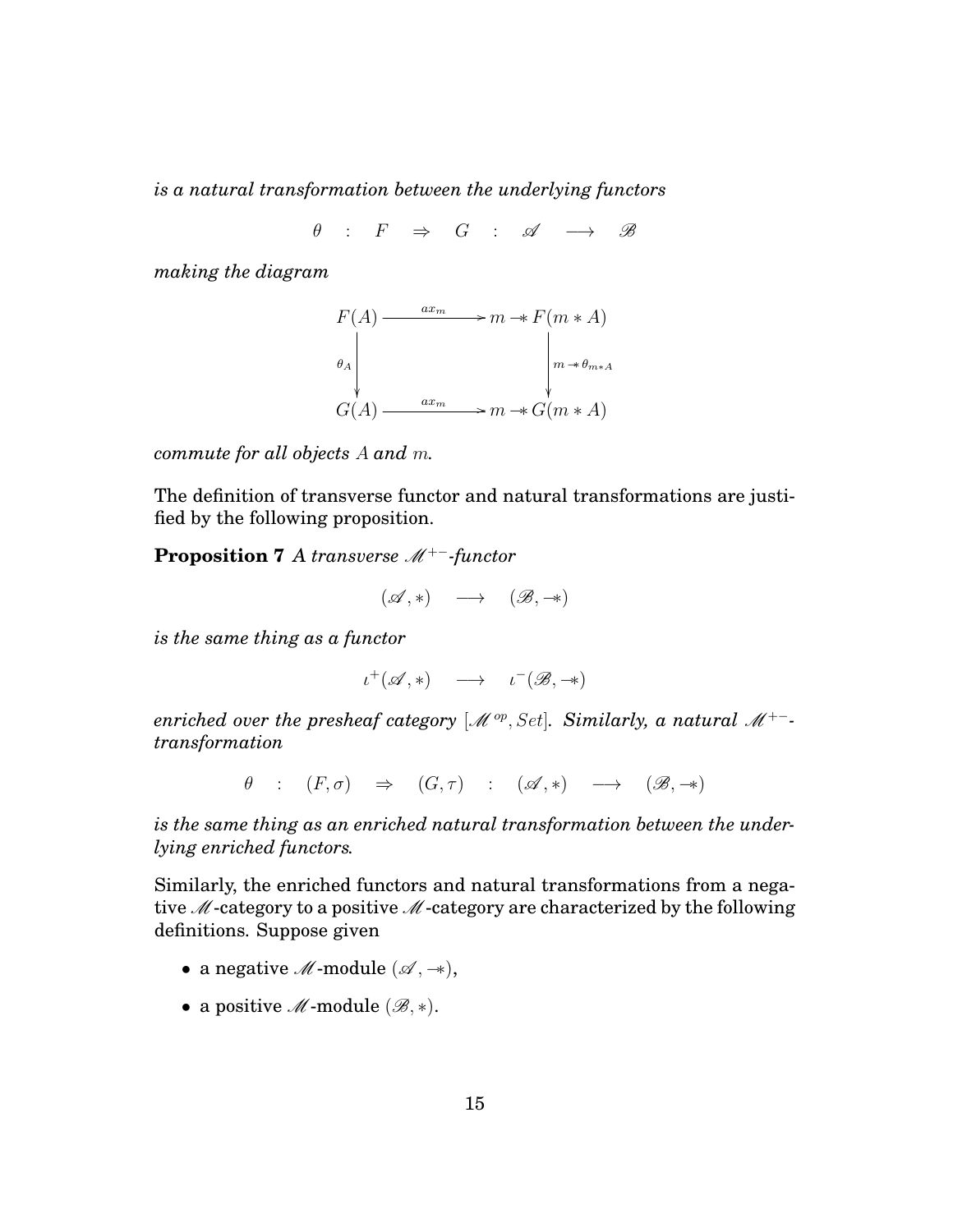**Definition 12 (transverse functor)** *A transverse*  $M^{-+}$ *-functor* 

 $(F, cut)$  :  $({\mathscr A}, \twoheadrightarrow) \longrightarrow ({\mathscr B}, *)$ 

*is a functor between the underlying categories*

 $F$  :  $\mathscr{A} \longrightarrow \mathscr{B}$ 

*together with a family of morphisms*

$$
cut_{m,A} : m * F(m \rightarrow A) \longrightarrow FA
$$

*natural in A and dinatural in m, such that the coherence diagrams*

$$
(m \otimes n) * F(n * (m * A)) \xrightarrow{\delta} m * (n * F(n * (m * A)))
$$
\n
$$
\downarrow^{\text{cut}_n}
$$
\n
$$
m * F(m * A)))
$$
\n
$$
(m \otimes n) * F((m \otimes n) * A) \xrightarrow{\text{cut}_{m \otimes n}} F(A)
$$

*By dinaturality in m, we mean that the diagram*

$$
m * F(n \to A) \xrightarrow{m * F(h \to A)} m * F(m \to A)
$$
\n
$$
h * F(n \to A)
$$
\n
$$
n * F(n \to A) \xrightarrow{cut_n} F(A)
$$

*commutes for every morphism*  $h : m \to n$  *in the category*  $M$ .

**Definition 13 (natural transformations)** *A natural*  $M^{-+}$ *-transformation* 

 $\theta$  :  $(F, cut) \Rightarrow (G, cut)$  :  $(\mathscr{A}, \rightarrow) \rightarrow (\mathscr{B}, *)$ 

*is a natural transformation between the underlying functors*

$$
\theta \quad : \quad F \quad \Rightarrow \quad G \quad : \quad \mathscr{A} \quad \longrightarrow \quad \mathscr{B}
$$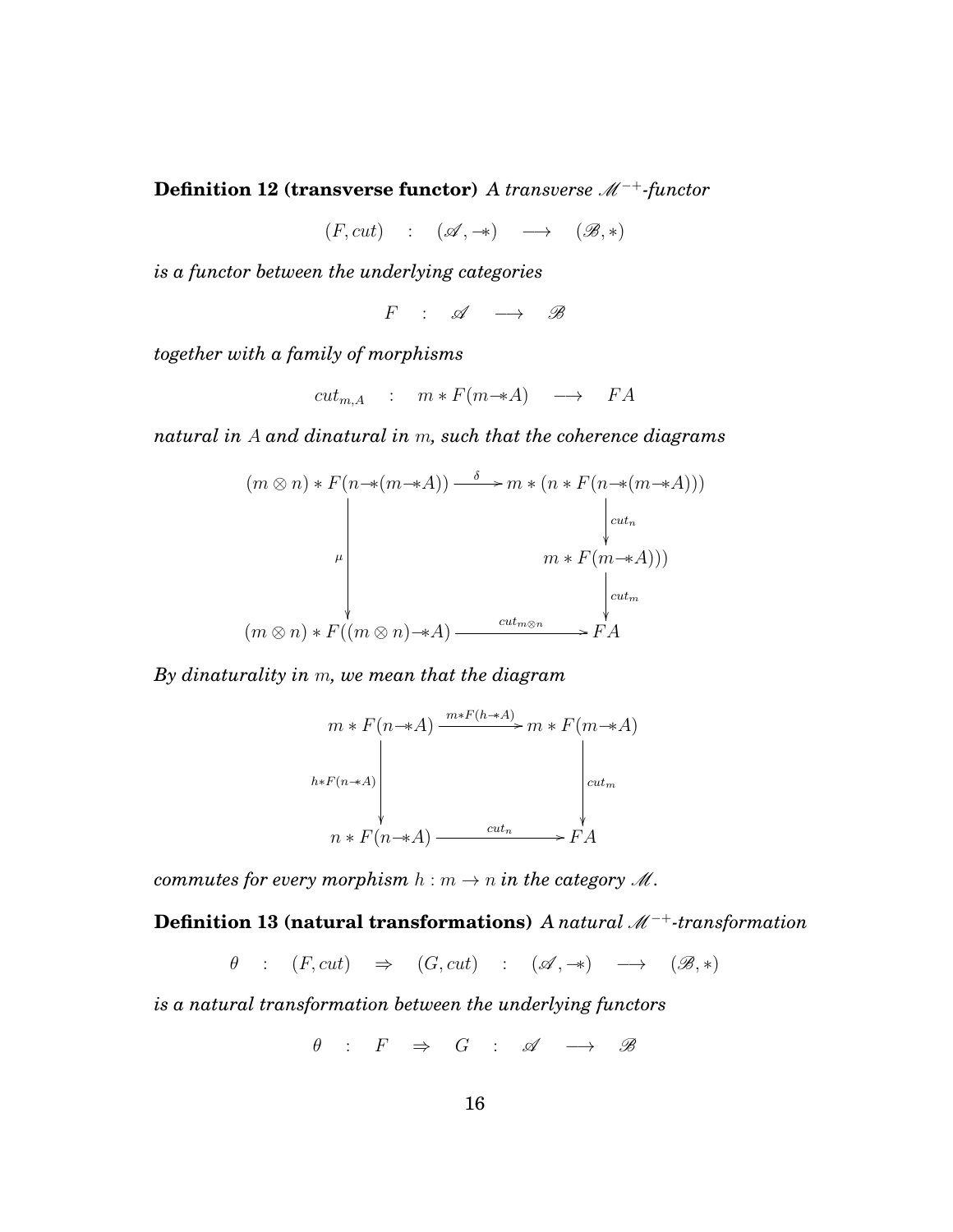*making the diagram*

$$
m * F(m \rightarrow A) \xrightarrow{cut_m} F A
$$
  
\n
$$
m * \theta_{m \rightarrow A}
$$
  
\n
$$
m * G(m \rightarrow A) \xrightarrow{cut_m} G A
$$

*commute for all objects m and A.*

#### **6 General** M**-categories**

At this point, we are ready to construct the 2-category  $M$  – Mod with

- the positive as well as the negative  $M$ -categories as 0-cells,
- the positive, negative or transverse  $M$ -functors as 1-cells,
- the positive, negative or transverse natural  $\mathcal{M}$ -transformations as 2cells.

As we explained in the introduction, the 2-category  $M$  – Mod provides a purely combinatorial description of the 2-category of enriched categories over  $[\mathcal{M}^{op}, Set]$  "restricted" to the positive and negative  $\mathcal{M}$ -categories. This informal statement is formalized as follows.

**Proposition 8** *Put together, the constructions ι* <sup>+</sup> *and ι* <sup>−</sup> *induce a 2-functor*

 $M - \text{Mod} \longrightarrow \left[ M^{op}, Set \right] - Cat$ 

*which is full and faithful in the sense that*

 $M - Mod(\mathcal{A}, \mathcal{B}) \cong [\mathcal{M}^{op}, Set] - Cat(\iota \mathcal{A}, \iota \mathcal{B})$ 

*for every positive or negative M-categories*  $\mathscr A$  *and*  $\mathscr B$ *, where*  $\cong$  *means isomorphism of categories.*

A technical benefit of this combinatorial reformulation of enriched functors and natural transformations is that one may relax the condition that the monoidal category  $\mathcal{M}$  is small.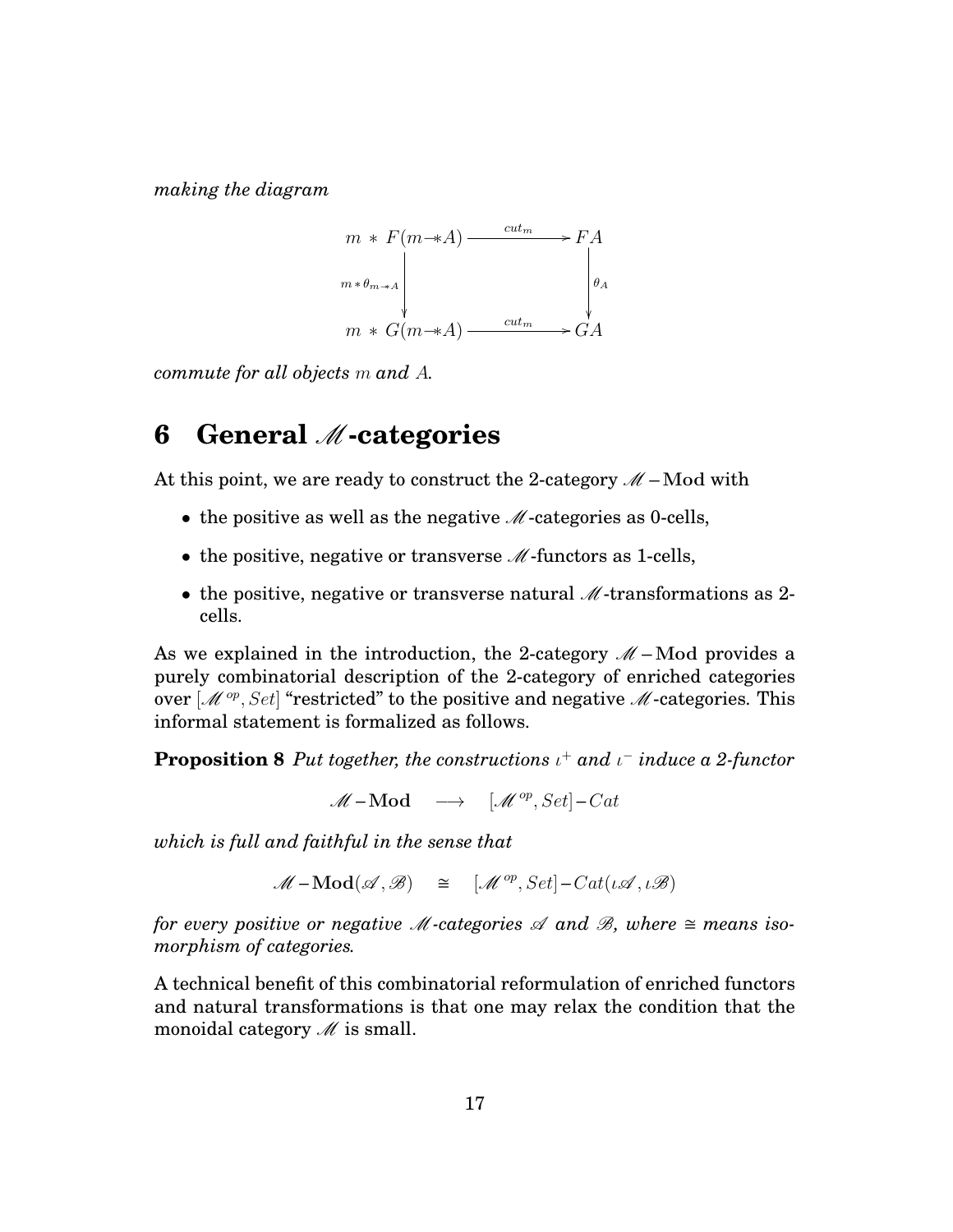### **7 Illustrations**

In this section, we review a series of examples of strong monads  $T = R \circ L$ on  $M$ -categories arising from an enriched adjunction  $L \dashv R$ . Our starting point is provided by the two different decompositions of the double negation monad in a dialogue category.

**First decomposition.** The adjunction



where *L* and *R* are defined as the two negation functors

$$
L : A \mapsto A \multimap \bot, \qquad R : A \mapsto \bot \circ A.
$$

happens to define an adjunction in the 2-category  $M$  – Mod where M is defined as  $\mathscr{C}^{op(1)} = (\mathscr{C}, \otimes^{op}, I).$  The fact that one needs to take the opposite tensor product is just a matter of convention in the definition of our  $M$ modules. The important point to observe is that the monoidal category  $\mathcal M$ acts *positively* on the category  $\mathscr C$  by the tensor product:

$$
* \quad : \quad M \times \mathscr{C} \quad \longrightarrow \quad \mathscr{C} \newline (m, A) \quad \mapsto \quad A \otimes m
$$

and that its opposite monoidal category  $\mathscr{M}^{op(0,1)} = \mathscr{C}^{op}$  acts *negatively* on the category  $\mathscr{C}^{op}$  by the same tensor product:

$$
\rightarrow \qquad : \qquad \mathscr{M}^{op(0,1)} \times \mathscr{C}^{op} \qquad \longrightarrow \qquad \mathscr{C}^{op} \qquad (m, A) \qquad \mapsto \qquad m \otimes A.
$$

considered this time in the opposite category  $\mathscr{C}^{op}$ . This means that the category  $\mathscr C$  should be considered as a positive  $\mathscr M$ -category  $(\mathscr C, \ast)$  whereas its opposite category  $\mathscr{C}^{op}$  defines a negative  $\mathscr{M}\text{-category }(\mathscr{C}^{op},\twoheadrightarrow).$  From this, it is not difficult to see that the adjunction  $L \doteq R$  defines an adjunction in the 2-category  $M$  – Mod. The axiom and cut are given by the natural transformations

 $ax_m$  :  $L(X)$  →  $m \otimes L(X \otimes m)$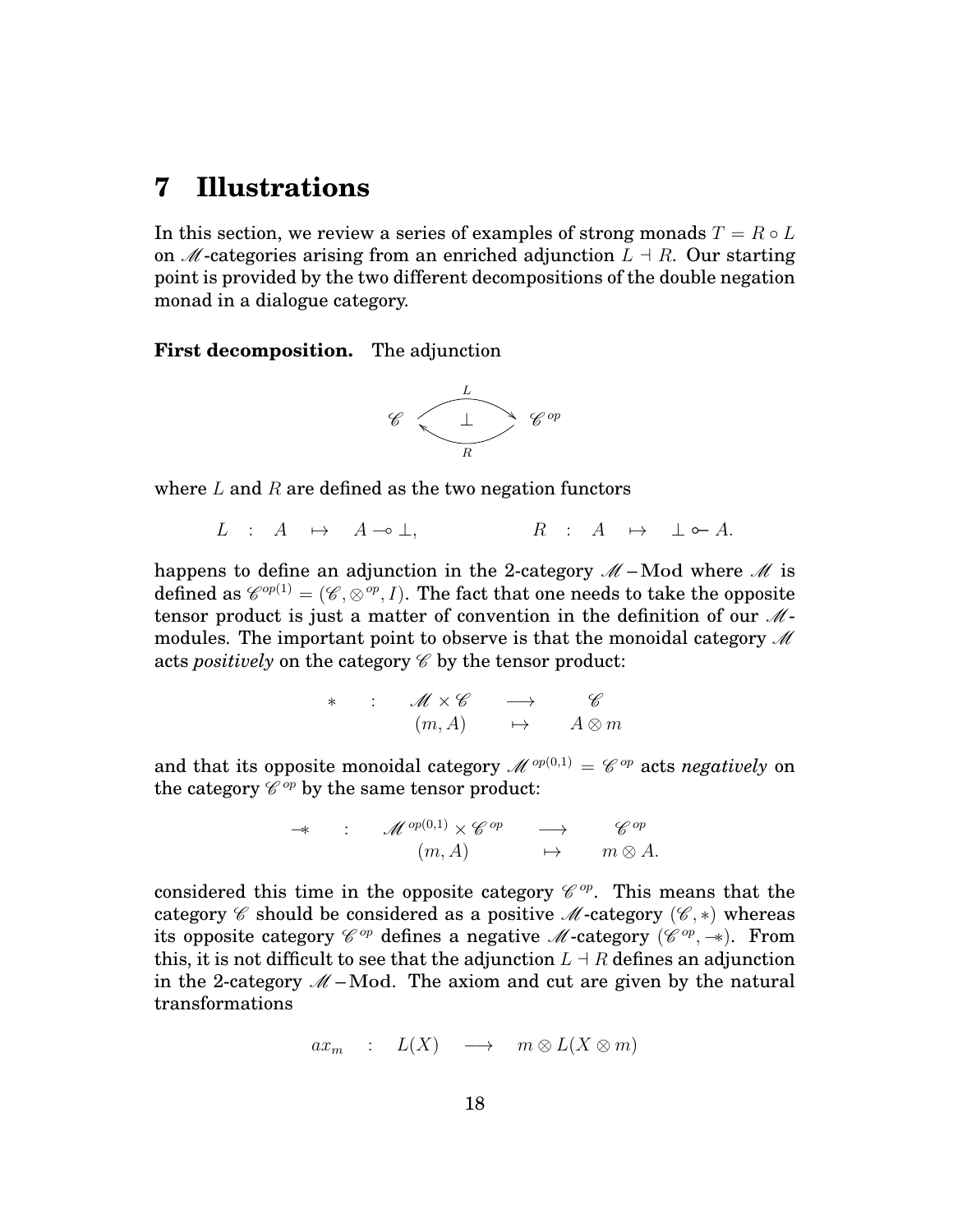$$
cut_m : R(m \otimes X) \otimes m \longrightarrow R(X).
$$

From this follows by Proposition 8 that the canonical adjunction  $L \doteq R$ of dialogue categories is enriched over the category  $[\mathscr{C}^{op(0,1)}, Set]$  equipped with its Day tensor product. More generally, one can show that

**Proposition 9** *An adjunction*



*between a positive* M*-category* A *and a negative* M*-category* B *is the same thing as a family of categorical adjunctions*

$$
L(m * -) \quad \dashv \quad R(m \to -)
$$

*natural in the object m of the category* M*.*

**Second decomposition.** The following statement clarifies the algebraic status of our second decomposition of the double negation monad as  $T =$  $U \circ F$ .

**Proposition 10** *Every monad T in the 2-category*  $M^+$  – Mod *induces an adjunction*



*living in the 2-category* M<sup>+</sup> *–***Mod***, where* C*<sup>T</sup> is the Kleisli category of the monad T equipped with the action*

$$
\circledast \quad : \quad \mathscr{M} \times \mathscr{C}_T \quad \longrightarrow \quad \mathscr{C}_T
$$

*defined on two morphisms*

$$
f : A \longrightarrow T(B) \qquad h : m \longrightarrow n
$$

*as follows:*

$$
h \circledast f
$$
 :  $m * A \xrightarrow{h * f} n * T(B) \xrightarrow{\sigma_n} T(n * B)$ .

This is precisely the way the double negation monad *T* factors as  $T = U \circ F$ in the introduction.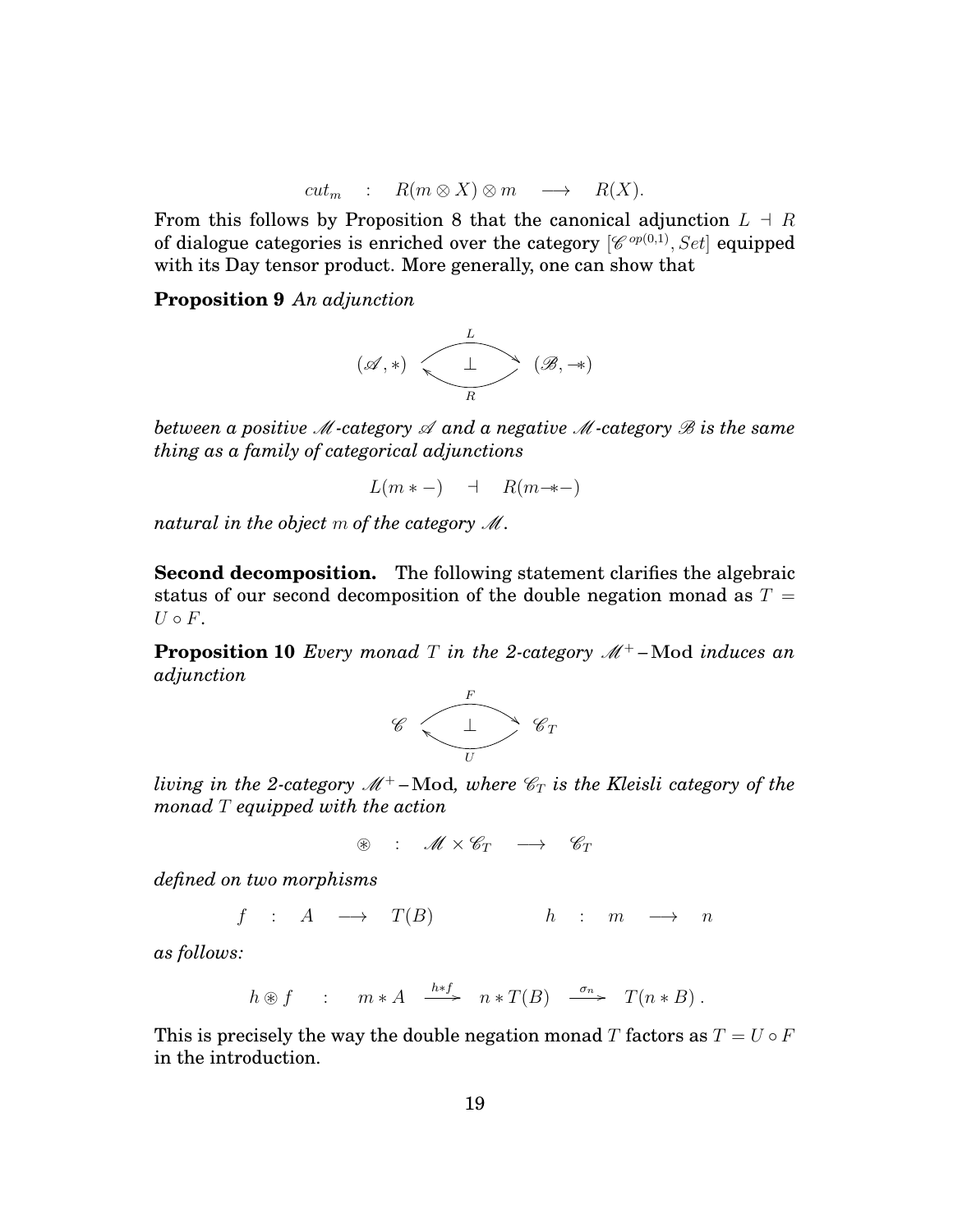**The state monad.** Another example of adjunction in  $\mathcal{M}^+$  – Mod where  $\mathcal{M} =$  $\mathscr C$  is provided by the state monad

$$
T : A \mapsto S \multimap (S \otimes A)
$$

in any monoidal closed category  $\mathscr C$ , where *S* is a specific object of  $\mathscr C$ , describing a space of states for the system. In that case, the monad *T* factors as the adjunction



where  $L : A \mapsto S \otimes A$  and  $R : A \mapsto S \multimap A$ . It is not difficult to see that the two functors *L* and *R* are *M*-functors between the positive *M*-module  $\mathscr C$ and itself – as testified by the existence of the natural transformations

$$
L(A) \otimes m = (S \otimes A) \otimes m \quad \cong \quad S \otimes (A \otimes m) = L(A \otimes m)
$$

$$
R(A) \otimes m = (S \multimap A) \otimes m \quad \longrightarrow \quad S \multimap (A \otimes m) = R(A \otimes m)
$$

As a matter of fact, one easily checks that the adjunction lives in the category  $M^+$ –Mod. This provides a conceptual way to understand why the state monad is strong.

**The Eilenberg-Moore adjunction.** Suppose given a strong monad *T* on a monoidal closed category  $\mathscr C$ . By monoidal closed, we mean that the functor

$$
A \rightarrow m \otimes A : \mathscr{C} \rightarrow \mathscr{C}
$$

has a right adjoint denoted as

$$
A \mapsto m \multimap A \ : \ \mathscr{C} \ \longrightarrow \ \mathscr{C}
$$

for every object *m* of the monoidal category  $\mathcal{M} = \mathcal{C}$ . In that case, the category of algebras  $\mathscr{C}^T$  defines a negative  $\mathscr{M}\text{-module }(\mathscr{C}^T,-\circ).$  The action of an object *m* of  $\mathscr C$  on a *T*-algebra

$$
a \quad : \quad TA \quad \longrightarrow \quad A
$$

is defined as the *T*-algebra

$$
m \to a
$$
 :  $T(m \to A) \xrightarrow{\overline{\sigma}} m \to T(A) \longrightarrow m \to A$ .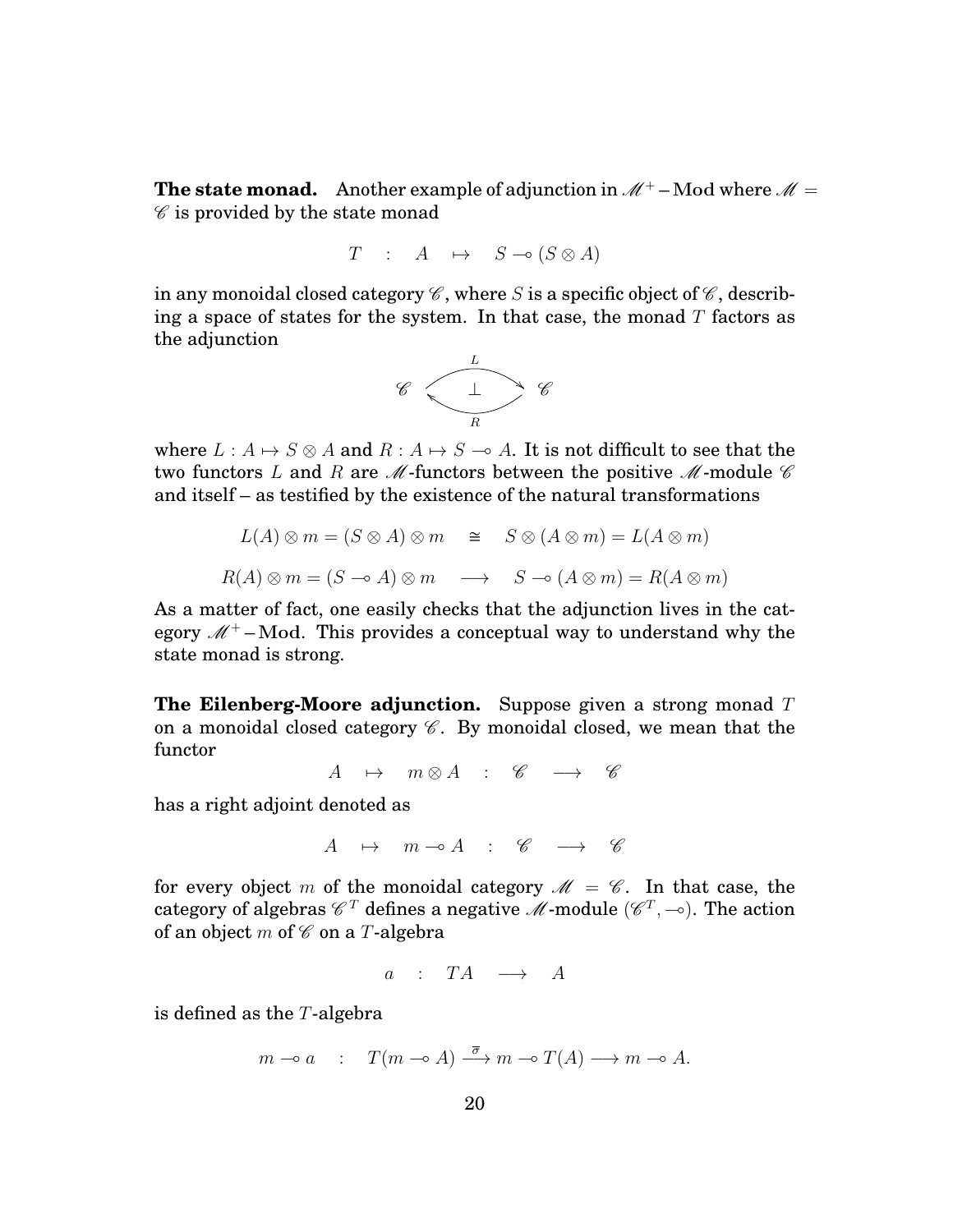where the natural transformation

$$
\overline{\sigma}_{m,A} : T(m \multimap A) \longrightarrow m \multimap T(A)
$$

follows from the strength of the monad *T*. Hence, the category  $\mathscr C$  defines a positive  $\mathscr M$ -category whereas its category of  $T$ -algebras  $\mathscr C^T$  defines a negative category. It is not difficult to check then that the adjunction



is an adjunction living inside the 2-category  $M$  – Mod of positive and negative *M*-categories. In other words, it is an adjunction  $F \dashv U$  together with a family of adjunctions

$$
F(m * -) \quad \dashv \quad U(m \to -)
$$

parametrized by the object  $m$  of the category  $\mathscr C$ . This enables to decompose the strength  $\sigma$  of the monad *T* in the same way as in the case of the double negation monad:

$$
\sigma_{A,m} \quad : \quad m \otimes UF(A) \quad \xrightarrow{ax_m} \quad m \otimes U(m \multimap F(m \otimes A)) \quad \xrightarrow{cut_m} \quad UF(m \otimes A)
$$

using the two natural transformations

$$
ax_m : F(A) \longrightarrow m \neg F(m \otimes A)
$$
  

$$
cut_m : m \otimes U(m \neg A) \longrightarrow U(A).
$$

Note that there is another way to decompose the strength of the monad *T*, which is to think of the original category  $\mathscr C$  as a negative  $\mathscr M$ -category  $\mathscr C$ thanks to the action

$$
\multimap \ : \ \mathscr{M}^{op} \times \mathscr{C} \quad \longrightarrow \quad \mathscr{C}.
$$

In that acception, the strength of *T* is decomposed in a more expected way:

$$
\overline{\sigma}_{m,A} : UF(m \multimap A) \xrightarrow{\overline{\sigma}_F} U(m \multimap FA) \xrightarrow{\overline{\sigma}_U} m \multimap UFA.
$$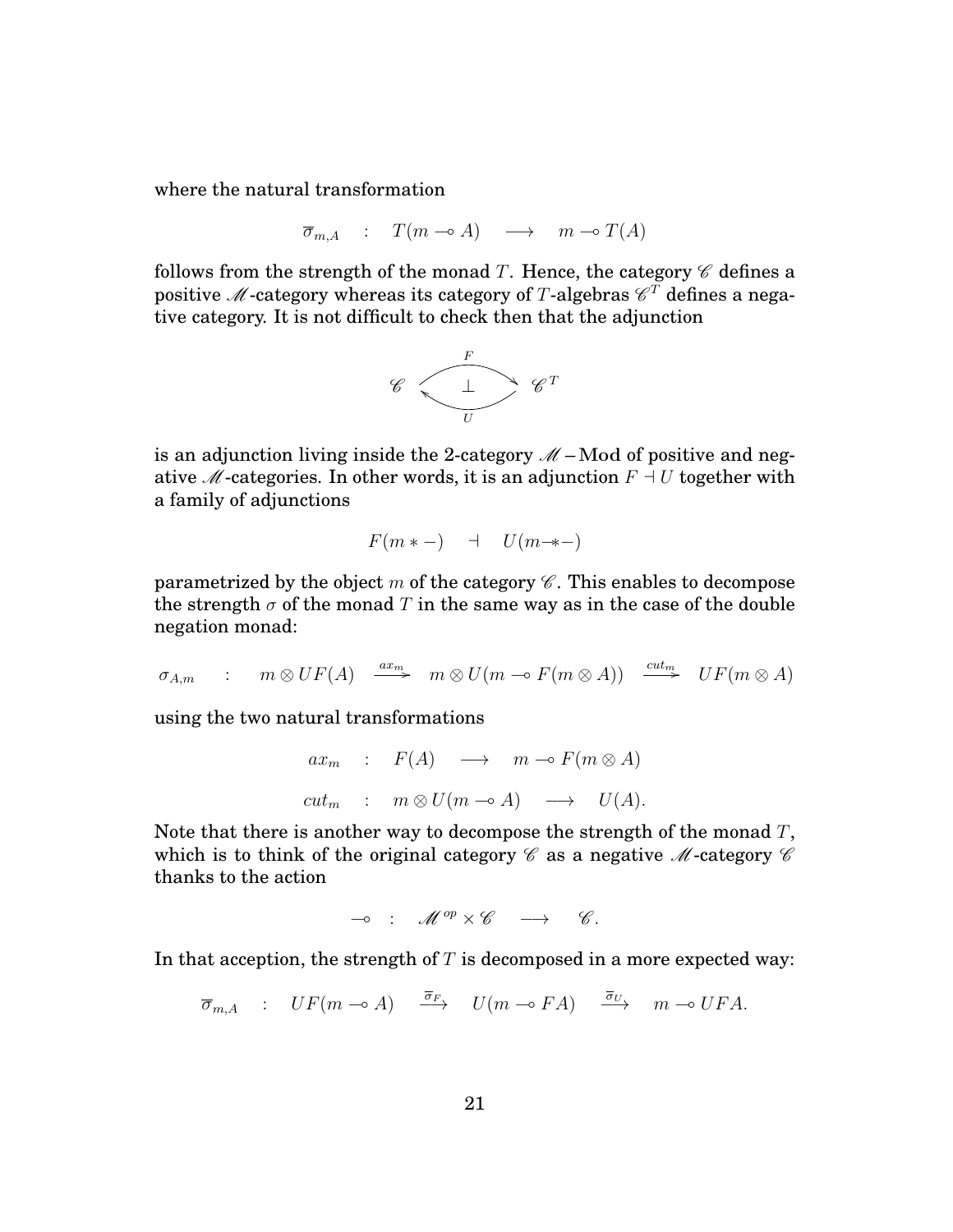**The effect calculus.** In a series of recent papers, Jeff Egger, Rasmus Møgelberg, Alex Simpson introduce a basic effect-calculus (EC) together with a semantic notion of model for the calculus, see [1] and [2]. Here, we follow [2] and consider an EC model based on a cartesian category  $\mathcal M$ rather than on a cartesian closed category as in the preliminary version of the paper [1]. We recall the definition of EC model below.

**Definition 14 ([2])** An effect-calculus model is an  $\mathcal{M}^{op}$ , Set-enriched ad*junction*



*between a cartesian category* M *and a* [M *op, Set*]*-enriched category* A *. One requires moreover that the category*  $\mathscr A$  *has*  $[\mathscr M^{op}, Set]$ *-cotensors indexed by representables, and finite* [M *op, Set*]*-enriched products.*

We relate this definition of effect-calculus model to the notion of  $M$ -category using the following elementary observation. Suppose given a monoidal category  $M$ . In that case:

**Proposition 11** *A category*  $\mathscr A$  *enriched over*  $[\mathscr M^{op}, Set]$  *which is moreover equipped with*  $[M^{op}, Set]$ -cotensors indexed by representables  $y_m = \mathcal{M}(-, -)$ *is the same thing as a negative* M*-category* (*A,* −∗) *with invertible coercions*

$$
\mu_{m,n,A}: n \to (m \to A) \longrightarrow (m \otimes n) \to A, \qquad \mu_A: A \to I \to A.
$$

This correspondence enables to reformulate the effect-calculus models in a purely combinatorial way, where the underlying notion of enrichment is not mentioned anymore.

**Proposition 12** An effect-calculus model on a cartesian category  $\mathcal{M}$  is the *same thing as a categorical adjunction*

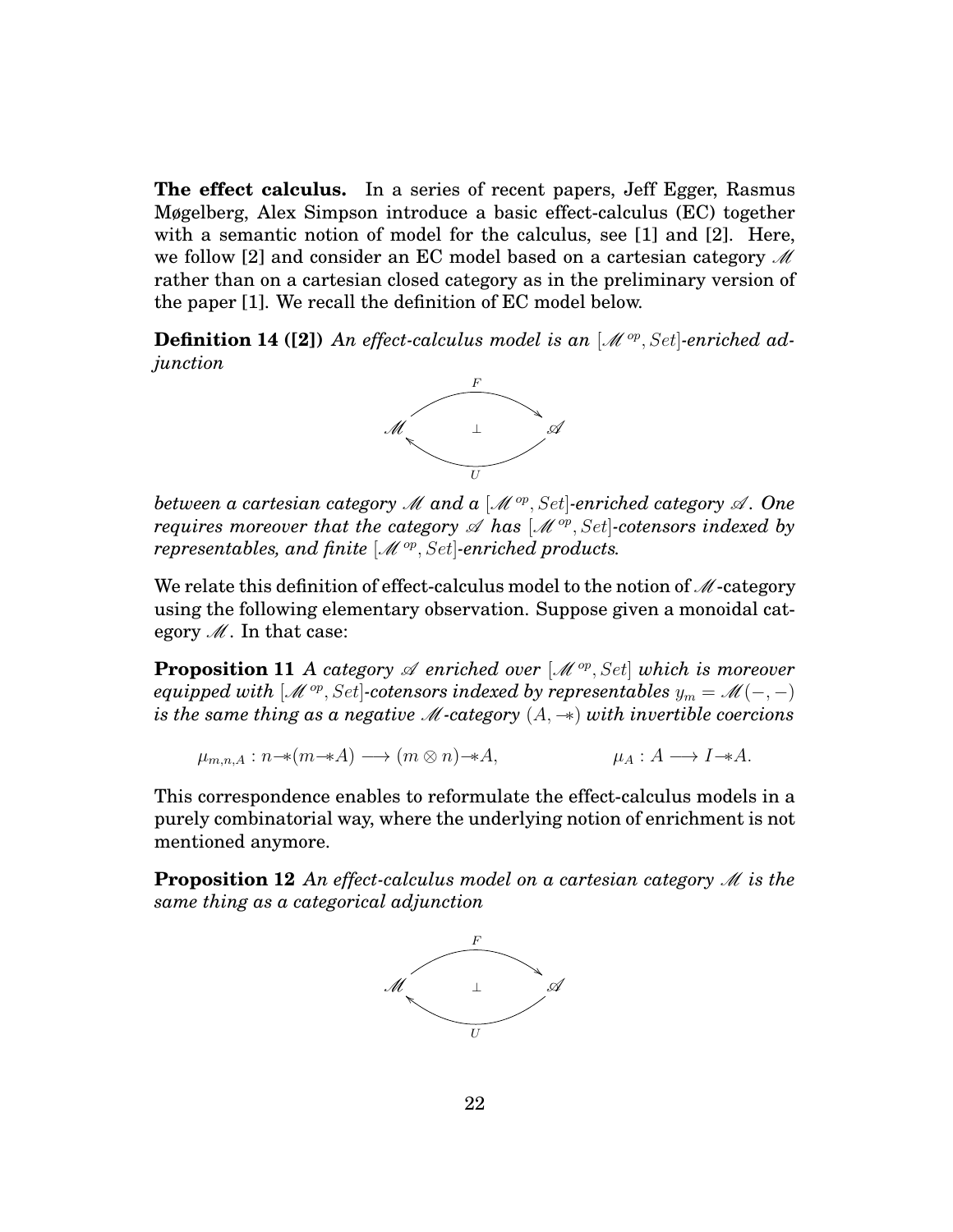*together with a pseudo-action*

 $\Rightarrow$  :  $M^{op} \times \mathcal{A} \rightarrow \mathcal{A}$ 

*of the cartesian category* M *on the category* A *, and a family of adjunctions*

$$
F(m \times -) \quad \vdash \quad U(m \Rightarrow -)
$$

*parametrized by m. Finally, one requires that the category*  $\mathscr A$  *has finite products, and that the canonical morphisms*

 $m \Rightarrow (A \times B) \longrightarrow (m \Rightarrow A) \times (m \Rightarrow B) \longrightarrow I \longrightarrow I$ 

*are invertible for all objects m of the category* M *and all objects A of the category*  $\mathscr A$ *.* 

Here, it should be noticed that the family of adjunctions

$$
F(m \times -) \quad \vdash \quad U(m \Rightarrow -)
$$

may be understood as a form of closure property, providing a natural family of bijections

$$
\varphi_{m,A,B} : \mathscr{M}(m \times A, UB) \cong \mathscr{M}(A, U(m \Rightarrow B)).
$$

Note that this situation is precisely what is called an exponential ideal

 $U$  :  $\mathscr{A} \longrightarrow \mathscr{M}$ 

on the cartesian category  $M$ . In a preliminary version of their journal paper [2], the cartesian category  $\mathcal M$  is also required to be closed, see [1] for details. In that case, another formulation based on implication in  $\mathcal M$  rather than product becomes possible.

**Proposition 13** *An effect-calculus model on a cartesian closed category* M *is the same thing as a categorical adjunction*

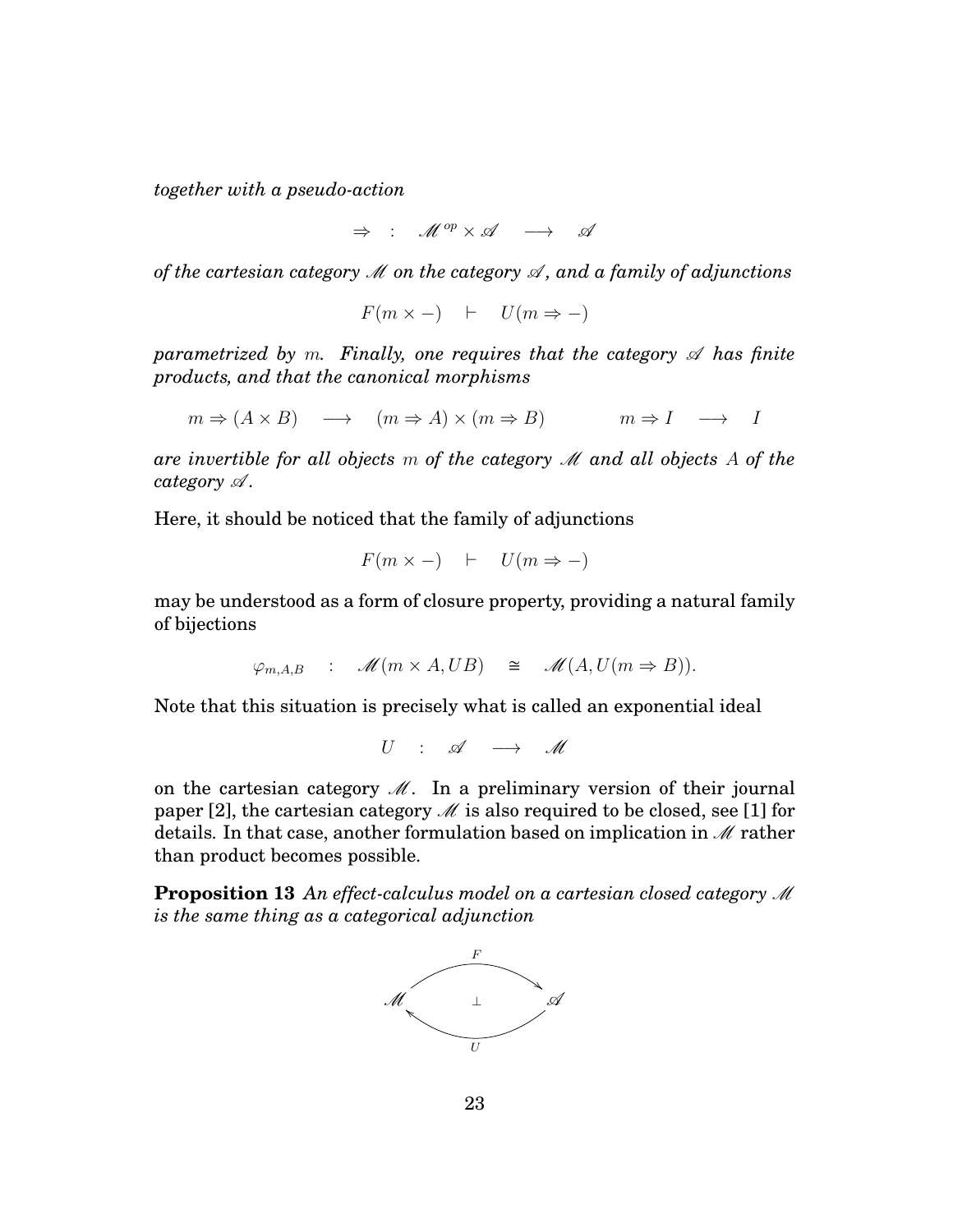*together with a pseudo-action*

 $\Rightarrow$  :  $M^{op} \times \mathcal{A} \rightarrow \mathcal{A}$ 

*of the cartesian category* M *on the category* A *, and a family of isomorphisms*

 $\sigma_{m,A}$  :  $U(m \Rightarrow A) \longrightarrow m \Rightarrow U(A)$ 

*natural in m and A, making the two coherence diagrams*



*commute for all object m of the category* M *and all objects A of the category*  $\mathscr A$ *. Finally, one requires that the category*  $\mathscr A$  *has finite products, and that the canonical morphisms*

$$
m \Rightarrow (A \times B) \longrightarrow (m \Rightarrow A) \times (m \Rightarrow B) \longrightarrow n \Rightarrow I \longrightarrow I
$$

*are invertible for all objects m of the category* M *and all objects A of the category*  $\mathscr A$ *.* 

Note that a enriched calculus model where the category  $\mathscr A$  has finite sums such that the

 $(m \rightarrow A) + (m \rightarrow B) \rightarrow m \rightarrow (A + B)$  0  $\rightarrow m \rightarrow 0$ 

is equivalent to the model of Paul Blain Levy's call-by-push-value in [**?**].

**Linear effect systems.** This leads to a tentative definition of linear effect system.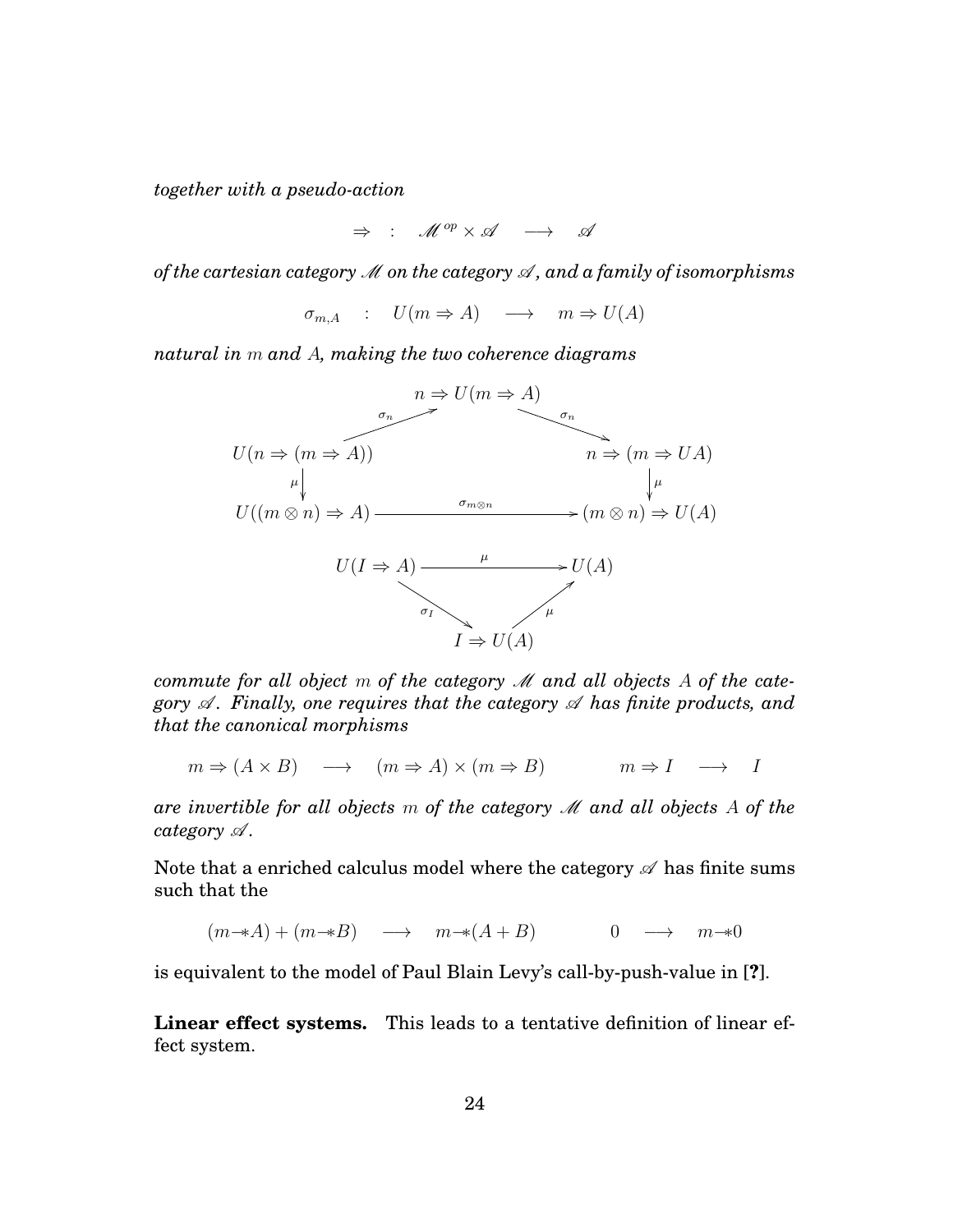**Definition 15** *A linear effect system is an adjunction*



*between a monoidal category* L *and a* L *-category* A *(either positive or negative). The adjunction is moreover required to be enriched over the presheaf category*  $[\mathscr{L}^{op}, Set]$ *.* 

It is possible to give a purely combinatorial definition of linear effect systems based on our reformulation of enriched adjunctions in the 2-category  $\mathscr{L}$  – Mod. Quite obviously, there are two cases to treat, depending whether the L-category  $\mathscr A$  is positive or negative. When the L-category  $(\mathscr A, \ast)$  is positive, the enrichment requirement on  $L \doteq R$  boils down to the existence of a family of isomorphisms

$$
\sigma_{\ell,A} \quad : \quad \ell \otimes L(A) \quad \longrightarrow \quad L(\ell \ast A)
$$

natural in the objects  $\ell$  and  $A$  of the category  $\mathscr L$ , and satisfying the coherence diagrams (1) and (2) of a positive functor. When the L -category ( $\mathscr{A}, \rightarrow$ ) is negative, the enrichment requirement on  $L \dashv R$  boils down to the existence of a family of adjunctions

$$
L(\ell * -) \quad \dashv \quad R(\ell \to -)
$$

parametrized by the objects  $\ell$  of the category  $\mathscr{L}$ . Suppose now that we have a resource modality on the category  $\mathscr{L}$ , in the sense of linear logic. In its modern formulation, such a modality is described as a lax monoidal adjunction



between a cartesian category  $\mathcal M$  and the monoidal category  $\mathcal L$ . Recall that such a lax monoidal adjunction  $Lin + Mult$  is the same thing as a categorical adjunction where the left adjoint functor *Lin* is strongly monoidal, this meaning that the monoidal coercions

$$
Lin(A) \otimes Lin(B) \longrightarrow Lin(A \times B) \qquad I \longrightarrow Lin(I)
$$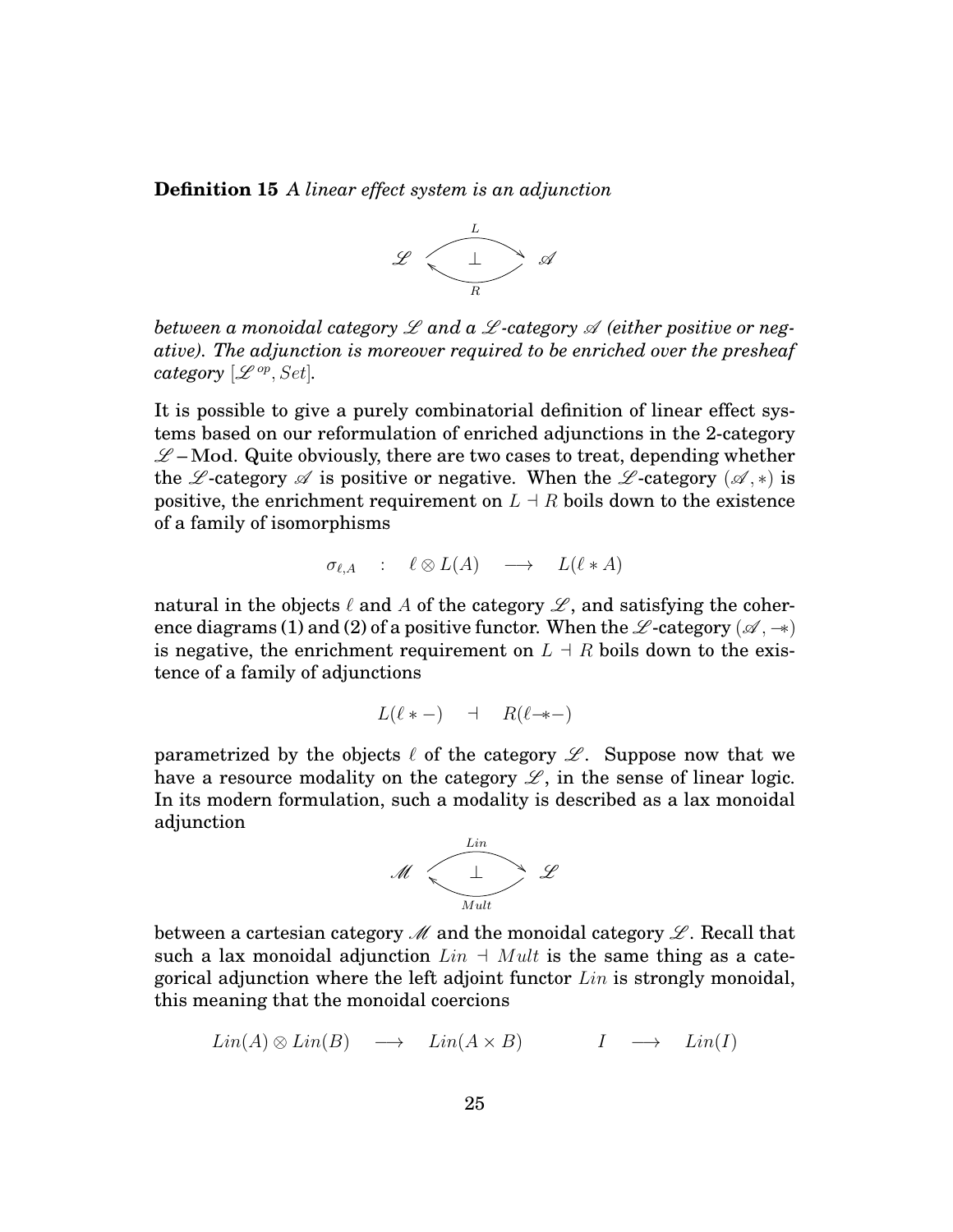are isomorphisms. From this follows that the functor

$$
\mathscr{M}\times \mathscr{L} \quad \stackrel{Lin}{\longrightarrow} \quad \mathscr{L}\times \mathscr{L} \quad \stackrel{\otimes}{\longrightarrow} \quad \mathscr{L}
$$

defines an action of the category  $\mathcal M$  on the category  $\mathcal L$ . Similarly, the functor

 $M \times \mathscr{A} \quad \stackrel{Lin}{\longrightarrow} \quad \mathscr{L} \times \mathscr{A} \quad \longrightarrow \quad \mathscr{A}$ 

transfers the positive (resp. negative) action of the  $\mathscr L$  to a positive (resp. negative) action of  $\mathcal M$  on the category  $\mathcal A$ . This enables to see the adjunction  $L \dashv R$  as an adjunction in the 2-category  $\mathscr{L}-Mod$ . Now, the two adjunctions live in  $\mathcal{L}$  – Mod and may be composed in the following way:



From this follows that the adjunction defines

$$
\mathscr{M}\times\mathscr{A}\quad\stackrel{Lin}{\longrightarrow}\quad\mathscr{L}\times\mathscr{A}\quad\longrightarrow\quad\mathscr{A}
$$

transfers the positive (resp. negative) action of the  $\mathscr L$  to a positive (resp. negative) action of  $M$  on the category  $\mathscr A$ . From this follows that

**Proposition 14** *Suppose given a linear effect system between a monoidal category* L *and a category* A *with finite products commuting to the action of*  $\mathscr L$ *, in the sense that the canonical morphisms* 

$$
\ell \rightarrow (A \times B) \quad \longrightarrow \quad (\ell \rightarrow A) \times (\ell \rightarrow B) \qquad \qquad \ell \rightarrow A \quad \longrightarrow \quad 1
$$

*are invertible. In that case, every resource modality between a cartesian category* M *and the category* L *induces an adjunction*



*which defines an effect calculus model. The resulting strong monad T on the cartesian category* M *is equal to*

$$
T = Mult \circ R \circ L \circ Lin : \mathscr{M} \longrightarrow \mathscr{M}.
$$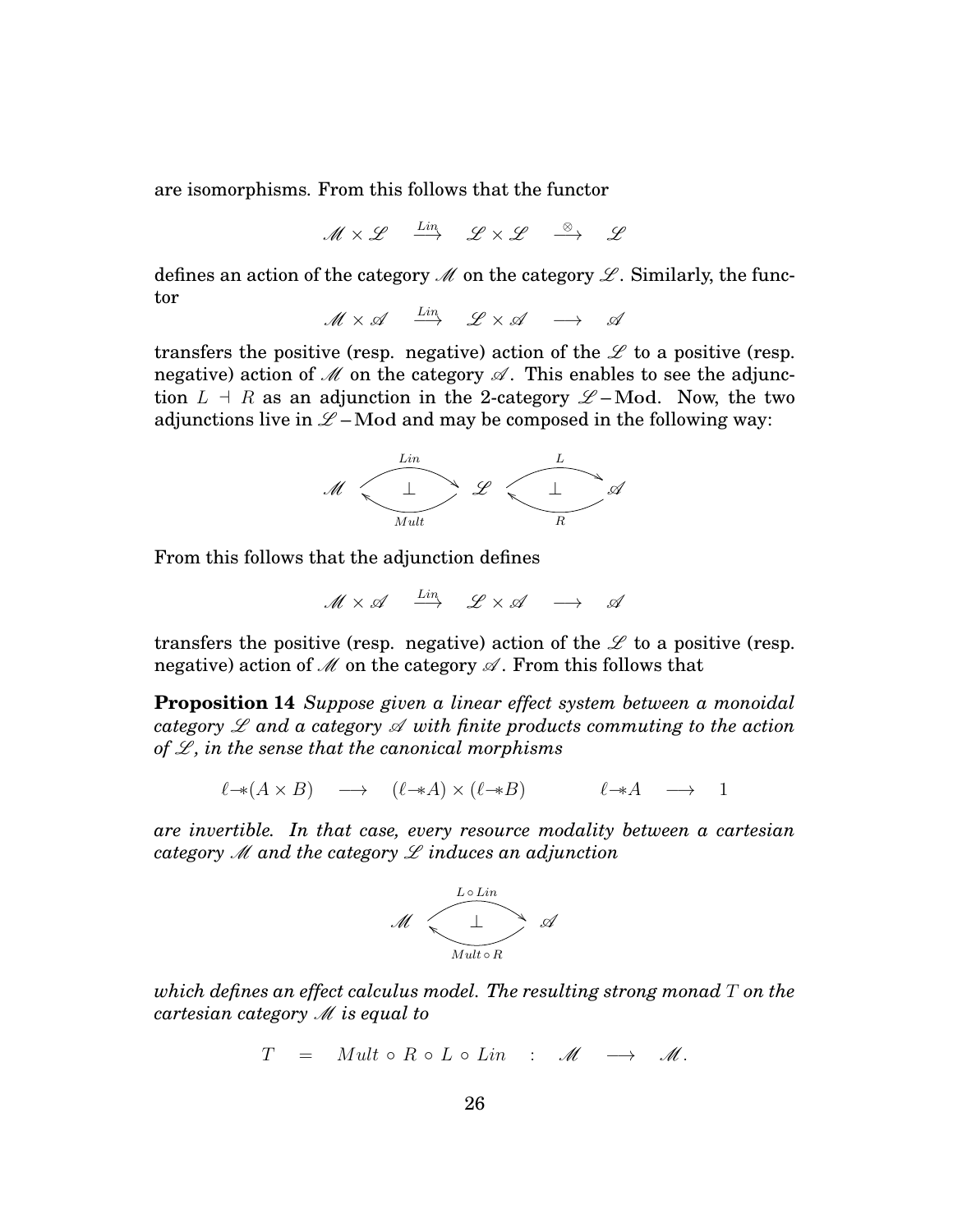A typical illustration is provided by the case of a dialogue category  $\mathscr L$  which always defines a linear effect system with its opposite category  $\mathscr{L}^{op}$  seen as a negative  $\mathscr L$ -category. Every resource modality on  $\mathscr L$  thus induces an effect calculus model between the cartesian category  $\mathcal M$  involved in the resource modality and the category  $\mathscr{L}^{op}$  seen this time as a negative  $\mathscr{M}$ category. In that case, the proposition enables to transfer the double negation monad of the dialogue category  $\mathscr L$  based on linear continuations to a double negation monad living in the cartesian category  $\mathcal M$ , and thus based on general continuations.

### **8 Conclusion**

This paper may be seen as a step towards a more combinatorial and unified understanding of side effects in concrete case studies. We started the paper in that spirit by describing two apparently different ways to recover the strength  $\sigma$  of the double negation monad T from its decomposition into an adjunction  $L \dashv R$  or  $F \dashv U$ . We then showed that each of the two recipes to recover  $\sigma$  may be understood as a procedure to lift the original adjunction  $L \dashv R$  or  $F \dashv U$  living in the 2-category *Cat* to an adjunction living in the 2-category of enriched categories over the presheaf category [M *op, Set*]. The statement is established by reformulating the traditional notions of enriched functors and enriched natural transformations in a purely combinatorial way in the particular case of functors and natural transformations between M-categories. The combinatorial reformulation in itself is based on functorial strengths, costrengths, axioms and cuts. All this leads to the definition of a 2-category  $M$  – Mod of positive and negative M-categories where these specific adjunctions decomposing strong monads may be formulated and studied. The combinatorial reformulation is then applied in order to clarify the structure of categories equipped with computational effects. In particular, we take this opportunity to reformulate in that style the notion of model of effect calculus described by Jeff Egger, Rasmus Møgelberg and Alex Simpson in a series of recent papers. A natural question is to understand in a similar fashion other effect systems considered in the literature, and more specifically the enriched version of the effect calculus [2]. We leave that point for future work.